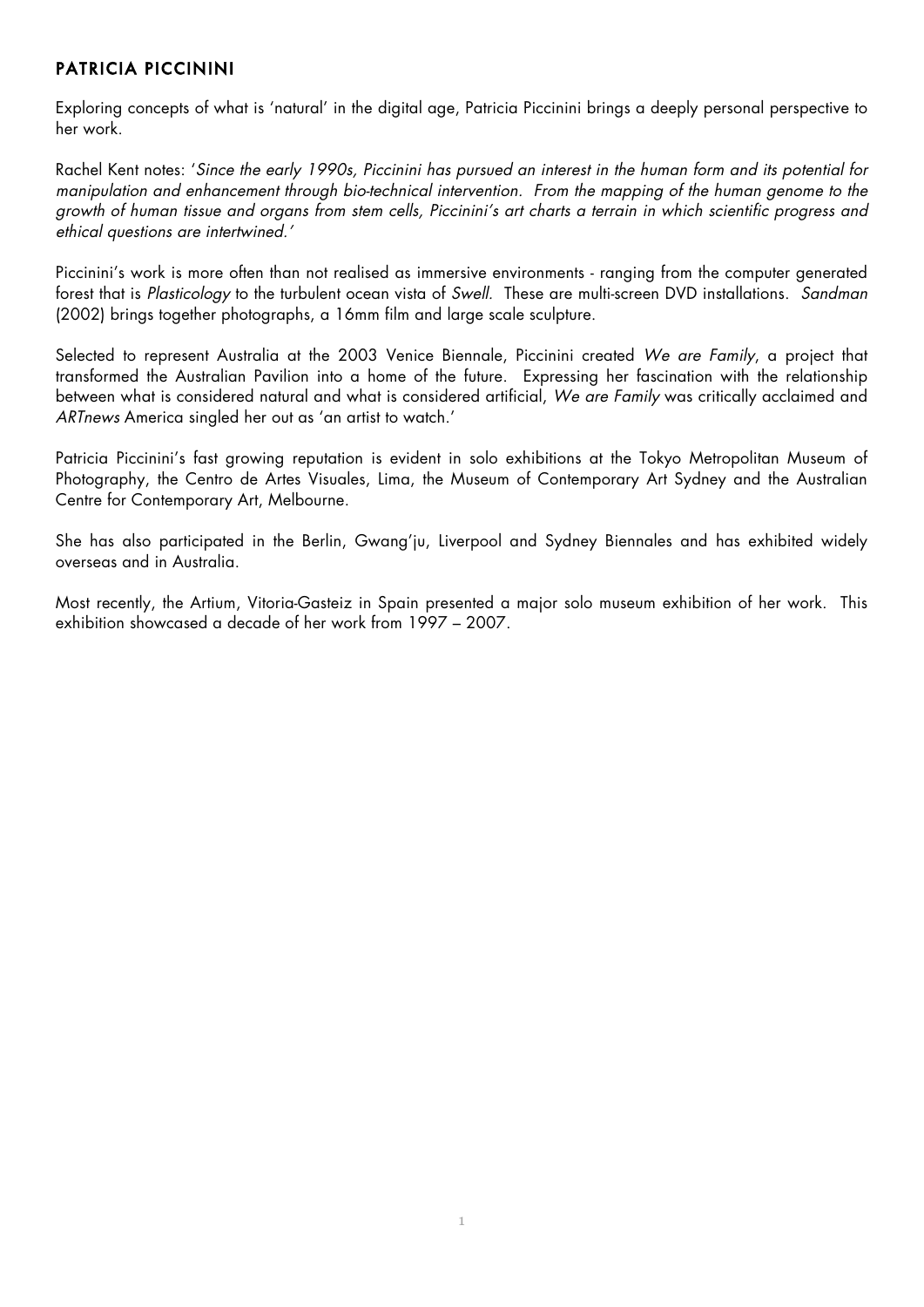# PATRICIA PICCINNI

Born 1965, Freetown, Sierra Leone; arrived in Australia 1972 Lives and works in Melbourne

Represented by Tolarno Galleries, Melbourne

# EDUCATION

### 1994-96

Co-ordinator, The Basement Project Gallery

#### 1989-91

Bachelor of Arts (Painting), Victorian College of the Arts

## 1985-88

Bachelor of Arts (Economic History), Australian National University

# SELECTED SOLO EXHIBITONS

## 2017

*No fear unmingled with hope,* Tolarno Galleries, Melbourne

## 2016

*ComSciencia*, CCBB Brasilia, Brasilia, Brazil *Patricia Piccinini*, Yu-Hsiu Museum of Art, Caotun, Taiwan

## 2015

*And colour is their flesh,* Tolarno Galleries, Melbourne *Like Us,* Newcastle Art Gallery, Newcastle iccinini at Hosfelt, Artinternational, Istanbul, Turkey *ComSciencia*, CCBB Rio de Janeiro, Rio de Janeiro, Brazil *Another Life*, University of Quebec Art Museum, Montreal, Canada *Relativity*, Galway International Arts Festival Gallery, Galway, Ireland

## 2014

*The Touch of Another*, Warrnambool Art Gallery, Warrnambool

## 2013

*Structures of Support*, Canberra Museum and Gallery, Canberra *I have spread my dreams under your feet*, Roslyn Oxley9 Gallery, Sydney

## 2012

*There are no strangers,* Tolarno Galleries, Melbourne

## 2011

*Hold me Close to your Heart,* Arter Space for Art, Istanbul *Once Upon a Time…,* Art Gallery of South Australia, Adelaide *The Welcome Guest*, Conner Contemporary Art, Washington *The Fitzroy Series*, Centre for Contemporary Photography, Melbourne

## 2010

*Not as we know it*, Haunch of Venison, New York *Beyond Our Kin*, Roslyn Oxley9 Gallery, Sydney *Relativity*, Art Gallery of Western Australia, Perth *Patricia Piccinini*, Leeahn Gallery, Daegu and Seoul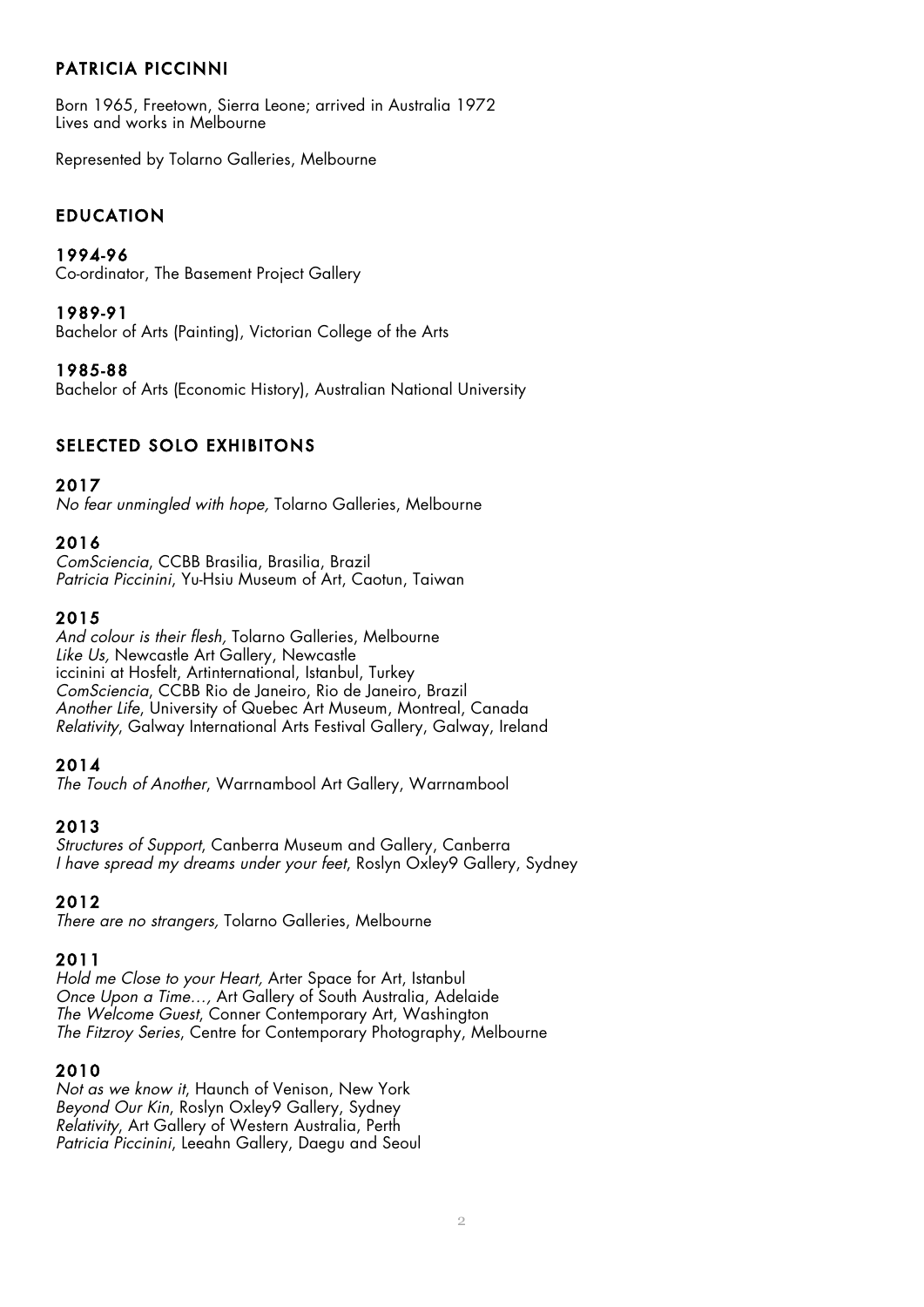*Unforced Intimacies*, Tolarno Galleries, Melbourne *Recent Work*, Byblos Art Gallery, Verona *Evolution*, Tasmanian Museum and Art Gallery, Hobart

# 2008

*The Wellspring*, Tolarno Galleries, Melbourne *Related Individuals*, Roslyn Oxley9 Gallery, Sydney *The Place Where It Actually Happens*, Yvon Lambert, New York *Piccinini*, Perc Tucker Regional Gallery, Townsville

## 2007

(*tiernas) Criaturas/(tender) Creatures*, Artium, Vitoria-Gasteiz *Hug: Recent Works by Patricia Piccinini*, Frye Museum, Seattle; Des Moines Art Center, Des Moines *Double Love Knot*, Lismore Regional Gallery, Lismore *Recent Work, Roger Williams Gallery*, Auckland

## 2006

*In Another Life*, Wellington City Gallery, Wellington *Recent Drawings*, Roslyn Oxley9 Gallery, Sydney *Life Cycle*, Tolarno Galleries, Melbourne

## 2005

*Unbreaking Eggs*, Roslyn Oxley9 Gallery, Sydney *Nature's Little Helpers*, Robert Miller Gallery, New York

## 2004

*Sculpture*, Robert Miller Gallery, New York *We are Family*, toured to Bendigo Art Gallery, Bendigo

## 2003

*We are Family*, Australian Pavilion, 50th Venice Biennale, Venice *We are Family*, toured to Hara Museum, Tokyo *Precautionary Tales,* Tolarno Galleries, Melbourne; Roslyn Oxley9 Gallery, Sydney *Love Me Love My Lump*, Monash Centre and Dryphoto Gallery, Prato *Call of the Wild*, toured to John Curtin Gallery, Perth

## 2002

*Call of the Wild*, Museum of Contemporary Art, Sydney *Retrospectology*, Australian Centre for Contemporary Art, Melbourne *Sandman*, National Gallery of Victoria, Melbourne *Autoerotic*, Roslyn Oxley9 Gallery, Sydney

## 2001

*The Breathing Room*, The Tokyo Metropolitan Museum of Photography, Tokyo *Superevolution*, Centro de Artes Visuales, Lima *One Night Love*, Tolarno Galleries, Melbourne

## 2000

*Swell*, Artspace, Sydney, Australia *Desert Riders*, Roslyn Oxley9 Gallery, Sydney

## 1999

*Protein Lattice*, Republic Tower billboard, Melbourne *Truck Babies*, Tolarno Galleries, Melbourne *Plasticology*, NTT InterCommunication Centre, Tokyo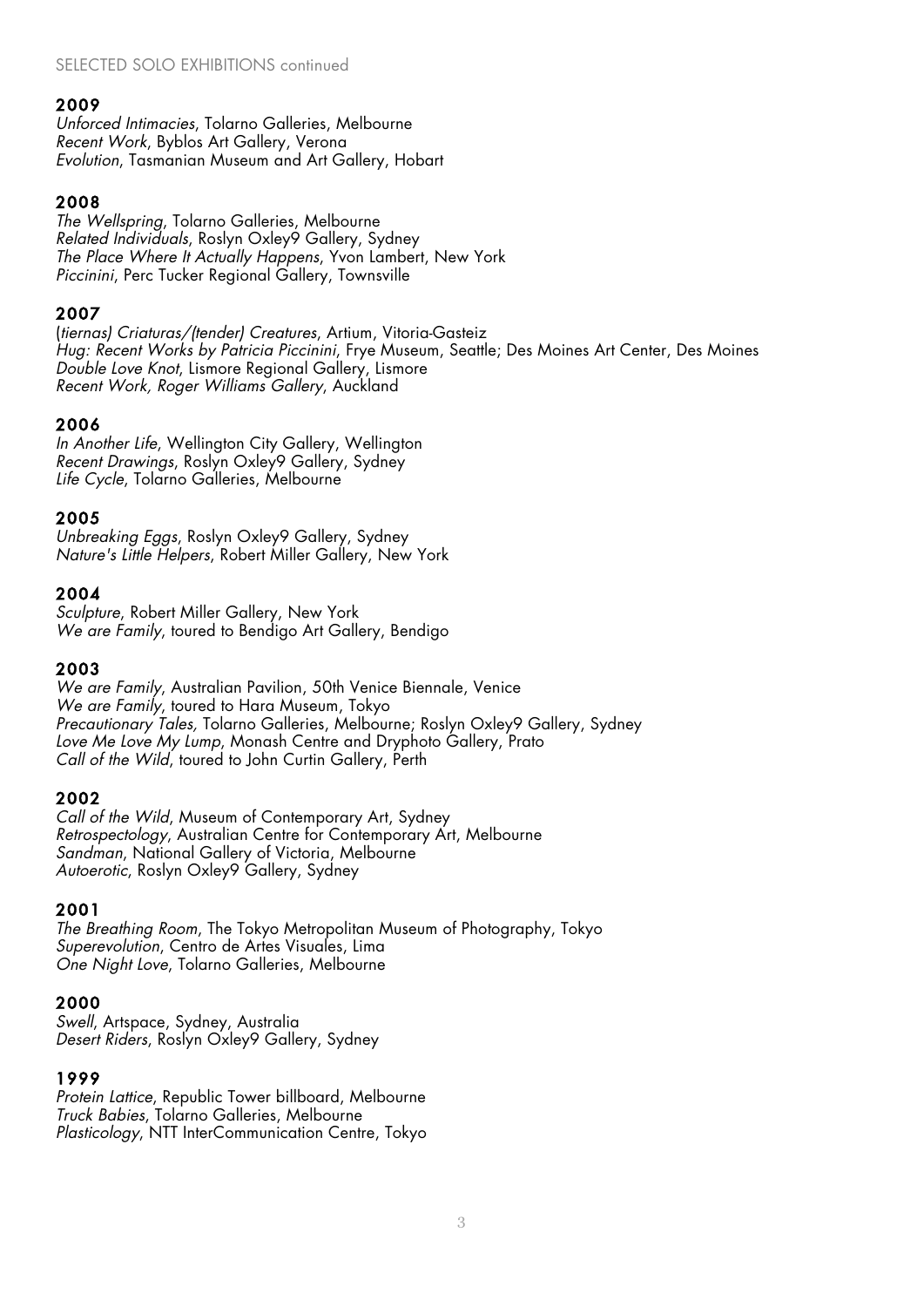*Sheen*, Adelaide Festival, Adelaide *Car Nuggets*, Arts Victoria, Melbourne

# 1997

*Psycho*, Tolarno Galleries, Melbourne

# 1996

*Natural Beauty*, The Basement Project, Melbourne *Your Time Starts Now…* Contemporary Art Centre of South Australia, Adelaide; Institute of Modern Art, Brisbane

# 1995

*Love Me Love My Lump*, The Basement Project, Melbourne *TerrUrbanism*, toured to The Australia Centre, Manila

# 1994

*TerrUrbanism*, Centre for Contemporary Photography, Melbourne *T.M.G.P.,* The Basement Project, Melbourne *Indivisibles*, The Basement Project, Melbourne

# SELECTED GROUP EXHIBITONS

## 2017

*Beyond Belief: the Sublime in Contemporary Art,* Bathurst Regional Art Gallery, Bathurst, Australia *Mad Love, Arndt Art Agency,* Berlin, Germany *The Universe and Art,* ArtScience Museum, Singapore

## 2016

*The New Romance,* National Museum of Contemporary Art, Seoul, South Korea *Cornucopia*, Shepparton Art Museum, Shepparton *Relativity,* Galway International Arts Festival Gallery, Galway, Ireland

## 2015

*Weird and Wonderful*, From the Olbricht Collection, Museum Folkwang, Essen, Germany Patricia Piccinini & Peter Hennessey*, The Shadows Calling*, Presented by Detached in association with Dark Mofo, Mercury Bulding, Hobart *Super Natural*, National Museum of Women in the Arts, Washington, USA *Materia Prima*, LABoral Centro De Arte, Gijon, Spain *Symbiotica*, University of Western Australia, Perth, Australia *Beautiful Beast*, The New York Academy of Art, New York, USA *Queensize Female Artists from the Olbricht Collection*, me Collectors Room, Berlin, Germany *Piccinini at Hosfelt*, Artinternational, Istanbul, Turkey *Like Us*, Newcastle Art Gallery, Newcastle

# 2014

*Menagerie, Australian Centre for Contemporary Art, Melbourne, Australia In the Flesh: Experiencing the New Real, National Portrait Gallery of Australia, Canberra, AustraliaMelbourne PULSE: Reflections on the body, Canberra Museum and Gallery, Canberra, Australia The Gathering II, Wangeratta Art Gallery, Wangaratta, Australia In the Flesh: Experiencing the new real, National Portrait Gallery of Australia, Canberra, Australia Remain in Light: Photography from the MCA collection touring exhibition, Museum of Contemporary Art, Ipswich Reg Gallery, Western Plains Culture Centre, Maitland Reg Gallery, Bendigo Art Gallery, Artspace Mackay, Hawkesbury Reg gallery, Sydney, Ipswich, Dubbo, Maitland, Bendigo, Mackay,Windsor, Australia Swell, Screen Space, Melbourne , Australia*

## 2013

*Under My Skin: Contemporary Australian Photography from the Corrigan Collection, Rockhampton Regional* Gallery, Rockhampton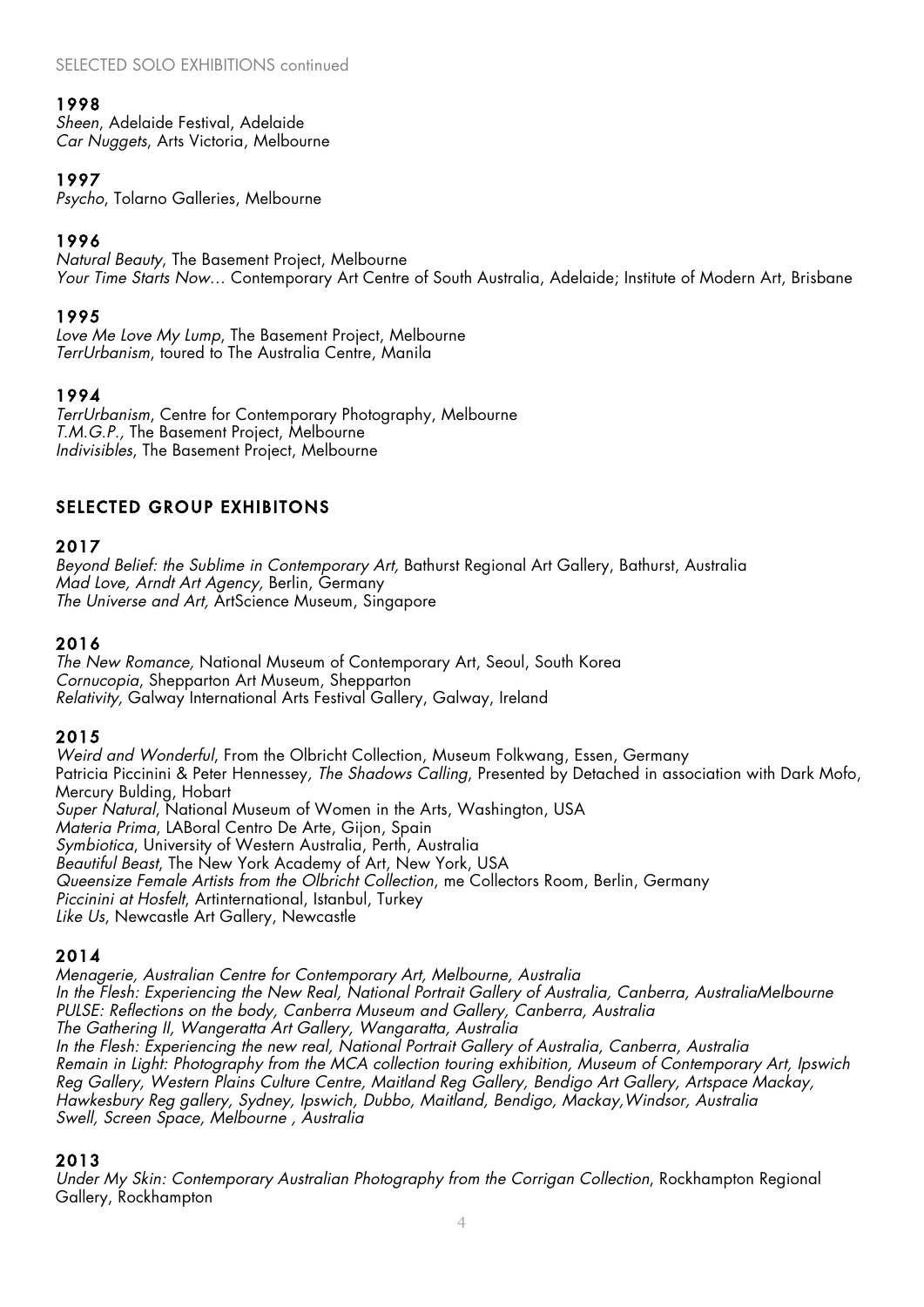*Seven Sisters*, Karen Jenkins-Johnson Gallery, San Francisco *Melbourne Now*, NGV, Melbourne *Kaunas Biennial Unitext,* NGO Kaunas Biennial, Kaunas, Lithuania *Yours Synthetically*, Ars Electronica, Linz *Call of the Wild*, Hosfelt Gallery, San Francisco *Vrrooom*, Perc Tucker Regional Gallery, Townsville *Post-humanist Desire: Sexuality and Digitality in Contemporary Art*, Museum of Contemporary Art, Taipei *The Wandering: Moving Images from the MCA Collection*, Cairns Regional Gallery, Cairns, Australia *Nature of the Beast,* The New Art Gallery, Walsall, England *How to tell the future from the past*, Haunch of Venison , New York *The Future's Not What It Used To Be*, Newlyn Art Gallery and The Exchange, Newlyn, England

# 2012

*Controversy: the power of art*, Mornington Peninsula Regional Art Gallery, Melbourne *Animal/Human*, University of Queensland Art Museum, Brisbane *The Freeze*, Maroondah Art Gallery, Melbourne *Cycle in Cinema*, University of NSW, College of Fine Arts, Sydney *Fairy Tales, Monsters, and the Genetic Imagination*, The Frist Center for the Visual Arts, Nashville, Tennessee *Louise Bourgeois*, Heide Museum of Modern Art, Melbourne *Blue: Matter, Mood, and Melancholy*, 21c Museum Hotel, Louisville, USA *Concepts of Life in Contemporary Sculpture*, Georg Kolb Museum, Berlin, Germany *Inspiring Art> recipients of the Pat Corrigan Artists Grant*, Maitland Regional Art Gallery, Maitland *Confounding: Contemporary Photography,* National Gallery of Victoria, Melbourne *dOCUMANTA (13),* The Fredericianum, Kassel *Nature vs Nurture*, FaMa Gallery, Verona *Chromogenic*, 2012, Media House Gallery, The Age building, Melbourne *The Observer*, Haunch of Venison, London

# 2011

*2112: Imagining the Future*, RMIT Gallery, Melbourne *Our Origins,* The Museum of Contemporary Photography, Chicago *The Power of Making,* Victoria & Albert Museum, London *Boundaries Obscured*, Haunch of Venison, New York *mémoires du future: la collection Olbricht*, La Maison Rouge, Paris *Tokyo Art meeting: Transformation*, Museum of Contemporary Art Tokyo (MOT), Tokyo

# 2010

*The Earth is Blue like an Orange*, The Montreal Museum of Fine Arts, Montreal *Recent Sculpture*, Roslyn Oxley9 Gallery, Sydney

# 2009

*Medicine and Art*, Mori Art Museum, Tokyo *2nd Asian Art Biennale*, National Taiwan Museum of Fine Arts, Taipei *Wonderland: through the Looking Glass*, KadE Kunsthal, Amersfoot, The Netherlands *Tier-Werden, Mensch-Werden*, NGBK, Berlin *Niet Normaal: Difference on Display*, Beurs Van Berlage,, Amsterdam *Colliding Worlds*, Samstag Museum, Adelaide

# 2008

*Contemporary Australia: Optimism*, GOMA Queensland Art Gallery, Brisbane *Neo-Goth: Back In Black*, University of Queensland Art Museum, Brisbane *The Stranger*, Yvon Lambert, New York *Gallery Artists*, Conner Contemporary Art, Washington DC *Figuring Landscapes*, ArtSway, and then travelling UK and Australia until 2010, Hampshire, UK *Life (Death Thereafter)*, Silvershot, Melbourne *The Land of Retinal Delights*, Laguna Art Museum, Laguna Beach, USA *Bloodline: The Evolution of Form*, McClain Gallery, Houston *New Millennium*, Lismore Regional Gallery, Lismore *FX in Contemporary Photography*, McClelland Gallery and Sculpture Park, Melbourne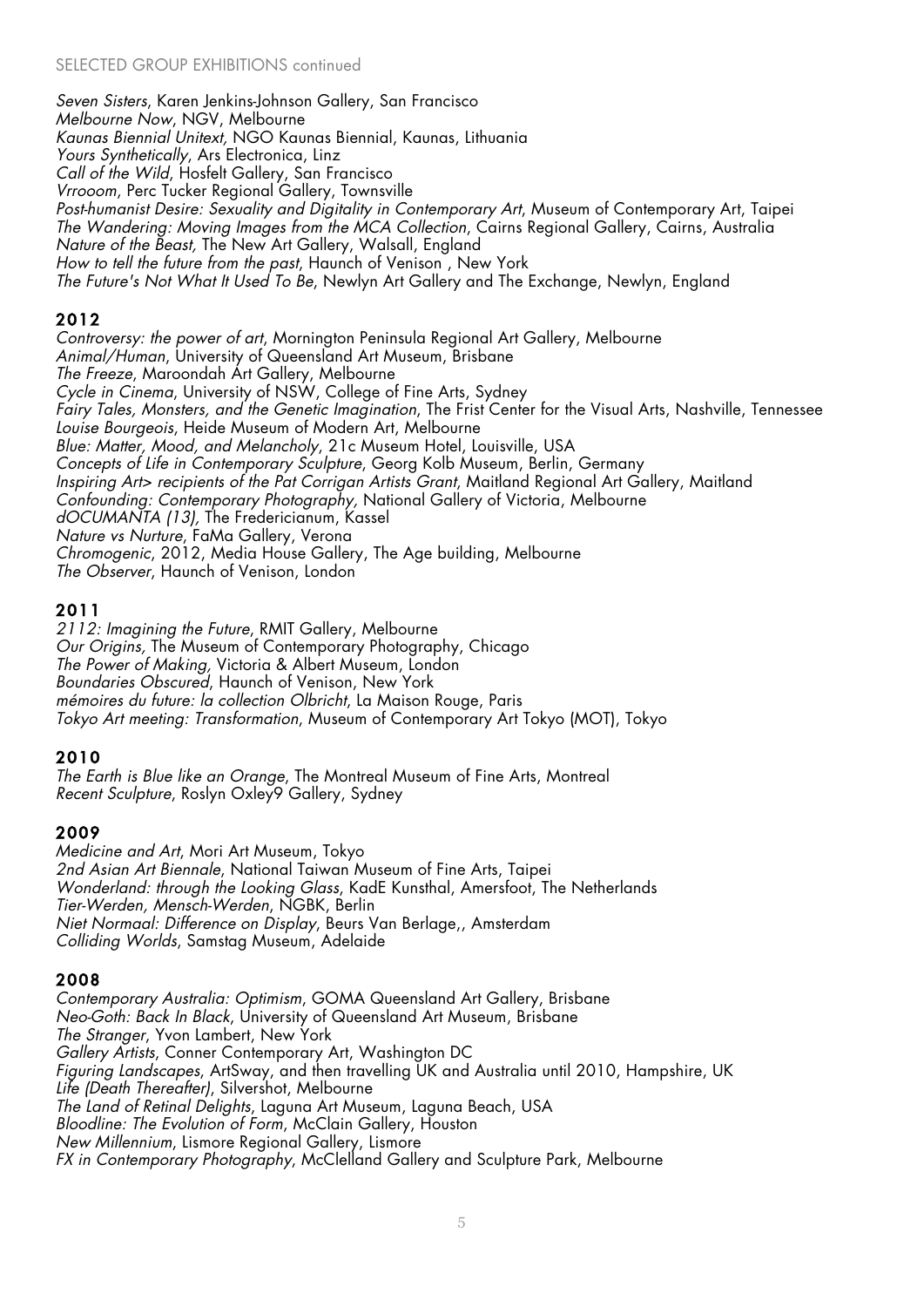*Global Feminisms*, Brooklyn Museum, New York *Switcher Sex: Video Works from the Teutloff Collection*, Slought Foundation, Philadelphia *Diagnose [Kunst]: Contemporary art reflecting medicine*, Museum im Kulturspeicher , Wurzberg, Germany; Kunstmuseum Ahlen, Ahlen, Germany *Down Under: The Hague sculpture 07*, Haags Historisch Museum, The Hague *MCA Collection: New Acquisitions*, Museum of Contemporary Art, Sydney *Artist Makes Video: Art Rage Survey 1994-1998*, Queensland College of Art, Brisbane

# 2006

*Redefined*, Corcoran Museum of Art, Washington DC *Uneasy Nature*, Weatherspoon Art Museum, Greensboro, USA *Long Live Sculpture*, The Open Air Museum for Sculpture Middelheim, Antwerp *Prism*, Bridgestone Museum of Art, Tokyo *Black & Blue*, Robert Miller Gallery, New York *High Tide*, Zacheta National Gallery of Art, Warsaw *Out of Line: Drawings from the Collection of Sherry and Joel Mallin*, Herbert F Johnson Museum of Art Cornell University, Ithaca, USA *High Tide*, Contemporary Art Centre, Vilnius, Lithuania *The Idea of the Animal*, RMIT Gallery, Melbourne *New to the modern: Heide's Collection 25 years on*, Heide Museum of Modern Art, Melbourne *Strange Cargo*, Newcastle Region Art Gallery, travelling exhibition until March 2008, Newcastle *Supercharged*, Institute of Modern Art, travelling exhibition until June 2008, Brisbane 2006:Contemporary Commonwealth, Australian Centre for the Moving Image, Melbourne *Epic*, Lismore Regional Gallery, Lismore, Australia *Home Goal: Diversity in Contemporary Art from the Collection of Dr. Dick Quan*, Bathurst Regional Art Gallery, **Bathurst** 

# 2005

*Becoming Animal*, MASS MoCA, North Adams *Detox*, Kunstnernes Hus, Oslo *Figure It Out*, Hudson Valley Center for Contemporary Art, Peekskill, USA *I thought I knew but I was wrong*, Ssamzie Space, Seoul, South Korea; Robert Miller Gallery, New York *Living Apart Together*, Odapark Venray, Venray, The Netherlands *Extra-Aesthetic: 25 Views of the Monash University Collection*, Monash University Museum of Art, Melbourne,

# 2004

*Rheinschau Art Cologne Projects*, Art Cologne, Cologne *Andererseits: die phantastik*, Landesmuseum, Linz, Austria *We Are the World*, Chelsea Art Museum, New York *Brides of Frankenstein*, San Jose Museum of Art, San Hose *Auto Fetish: The Mechanics of Desire*, Newcastle Region Gallery, Newcastle *Bloom: Mutation, Toxicity and the Sublime*, Govette Brewster Art Gallery, New Plymouth, New Zealand *I thought I knew but I was Wrong*, Jamjuree Art Gallery, Pathumwan, Bangkok Adelaide Biennale of Australian Art, Art Gallery of South Australia, Adelaide *Repercussions*, Greenaway Art Gallery, Adelaide *The Plot Thickens*, Heidi Museum of Modern Art, Bulleen *Written with Darkness: Selected photographs from the Corrigan Collection*, University of Technology Gallery, Sydney

# 2003

*Face Up*, Hamburger Bahnhof, Berlin, Germany *Bienal de La Habana*, Havana, Havana, Cuba *Second Sight*, National Gallery of Victoria, Melbourne, Australia *see, here, now*, The Ian Potter Museum of Art, Melbourne, Australia

# 2002

*Liverpool Biennale: International 2002*, Tate Liverpool, Liverpool, *(The world may be) fantastic*: 2002 Biennale of Sydney, Object Gallery, Sydney *Tech / No / Zone*, Museum of Contemporary Art, Taipei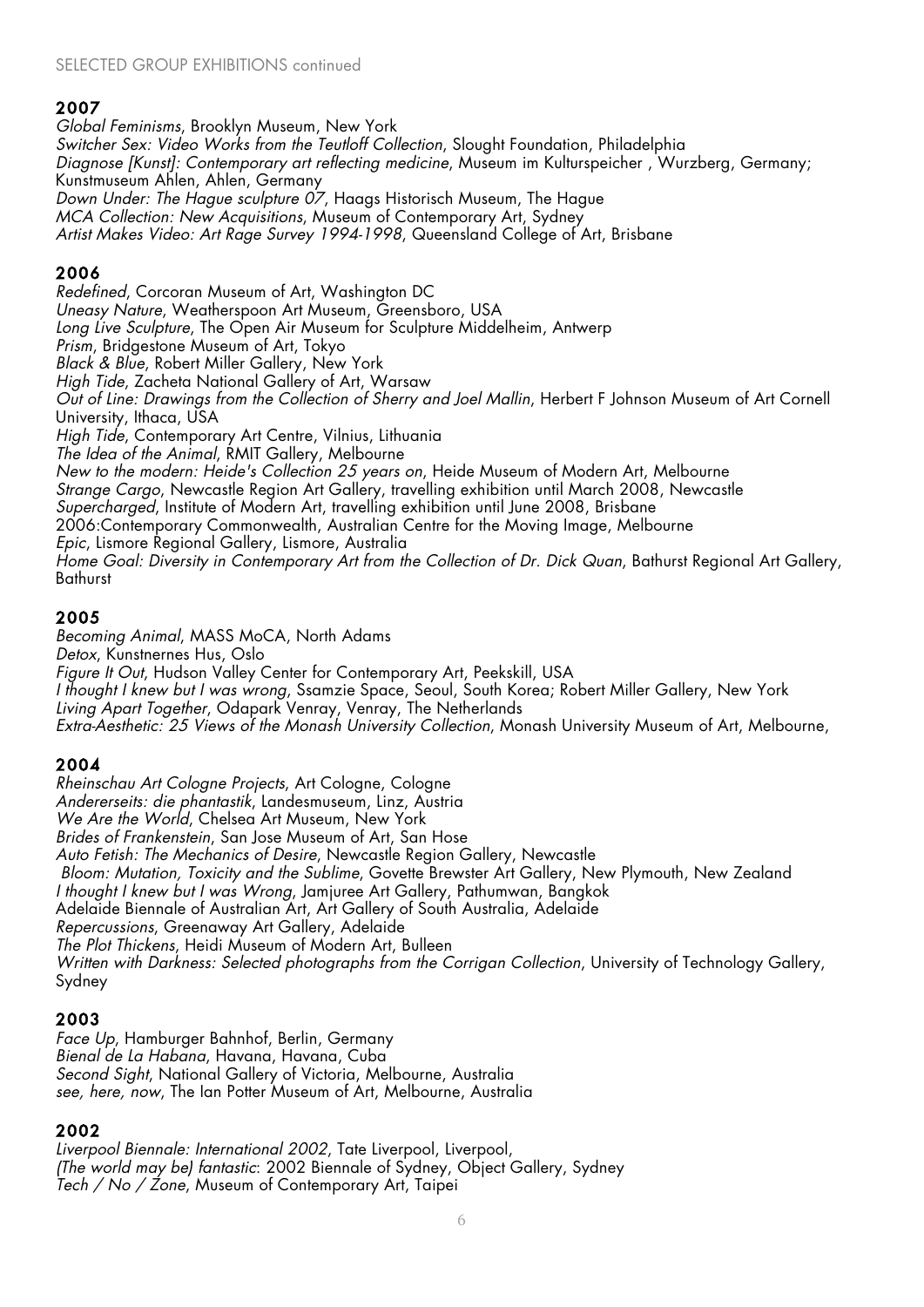*Melodrama: Lo Excesivo en la Imaginación Posmoderna*, Artium, Centro Museo Vasco de Arte Contemporáneo, Vitoria-Gasteiz, Spain

*Modified Terrain,* Institute of Modern Art, Brisbane *conVerge; where art and science meet*, Art Gallery of South Australia, Adelaide *Heterosis: Digital Art from Australia*, Conde Duque, Madrid *For Real*, Wood Street Galleries, Pittsburgh

# 2001

*2nd Berlin biennale*, Postfuhramt (Old Postal Services Building), Berlin, Germany *hybridforms: Australian new media art*, Netherlands Media Art Institute, Amsterdam, The Netherlands *Melbourne Festival*, The Australia Projects, Melbourne Zoo and RMIT Gallery, Melbourne, Australia *Seeing through Landscape*, Australian Centre for Photography, Sydney , Australia *Desire*, Royal Melbourne Institute of Technology Gallery, Melbourne, Australia

# 2000

*Gwangju Biennale*, Gwangju City Art Museum, Gwangju, Korea *Song of the Earth*, Museum Fridericianum, Kassel *Passing Time: The Möet & Chandon Exhibition*, Art Gallery of New South Wales, Sydney *Terra Mirabilis: Wonderful Land*, Centre for Visual Arts, Cardiff *Zeitgeössische Fotokunst Aus Australien*, Neuer Berliner Kunstverein, Berlin, Germany; Museum Scholß Hardenberg, Velbert, Germany; Kunstsammlungen, Chemnitz, Germany; Kulturzentrum der Stadt Stuttgart, Stuttgart, Germany *Flow*, National Art Gallery, Kuala Lumpur *Bonheurs des Antipodes*, Musée de Picardie, Amiens, France *Make/Believe*, The Fabric Workshop and Museum, Philadelphia *Sporting Life*, Museum of Contemporary Art, Sydney *Plastic Life*, Level 2, Art Gallery of New South Wales, Sydney

*Akihabara TV 2*, Akihabara electrical stores, Tokyo

# 1999

*Signs of Life: Melbourne International Biennial*, Telstra Exchange Building, Melbourne *A Window Inside Outside*, Gwangju City Art Museum, Gwangju, Korea *Probe*, Australian Embassy, Beijing *The Liquid Medium:Video Art*, Queensland Art Gallery, Brisbane *ARTificial Life*, Artspace, Auckland *Akihabara TV*, Akihabara electrical stores, Tokyo *The Persistence of Pop*, Monash University Gallery, Melbourne *Signature Works*, Australian Centre for Photography, Sydney Art Life 21, Spiral TV, Spiral/Wacoal Art Centre, Tokyo *Byte Me*, Bendigo Art Gallery, Bendigo *Tolarno Galleries at the Moores Building*, Perth Festival, Perth *Up the Road: Contemporary Artists out of the VCA*, Australian Centre for Contemporary Art, Melbourne

# 1998

*Metamorphosis*, Mornington Peninsula Regional Art Gallery, Victoria *Hype: Fashion, Art and Advertising*, RMIT Gallery, Melbourne

# 1997

*Natural Selection (Australian Perspecta 1997)*, Museum of Contemporary Art, Sydney *Art=Advertising*, Robert Lindsay Gallery, Melbourne *Lawyers, Guns and Money*, Experimental Art Foundation, Adelaide *Second Tokyo International Photo Biennale*, The Tokyo Metropolitan Museum of Photography, Tokyo *Fotofeis*, Gallery of Modern Art, Glasgow *Nothing Natural*, Plimsoll Gallery, Hobart, Australia; Latrobe Regional Gallery, Morewll *Wild Kingdom*, Institute of Modern Art, Brisbane *Techne*, Perth Institute of Contemporary Arts, Perth

# 1996

*Photography is Dead! Long Live Photography!,* Museum of Contemporary Art, Sydney *Science Fiction/Social Fiction*, Galerie Der Stadt Schwaz im Palais Enzenberg, Austria *Perception & Perspective*, National Gallery of Victoria, Melbourne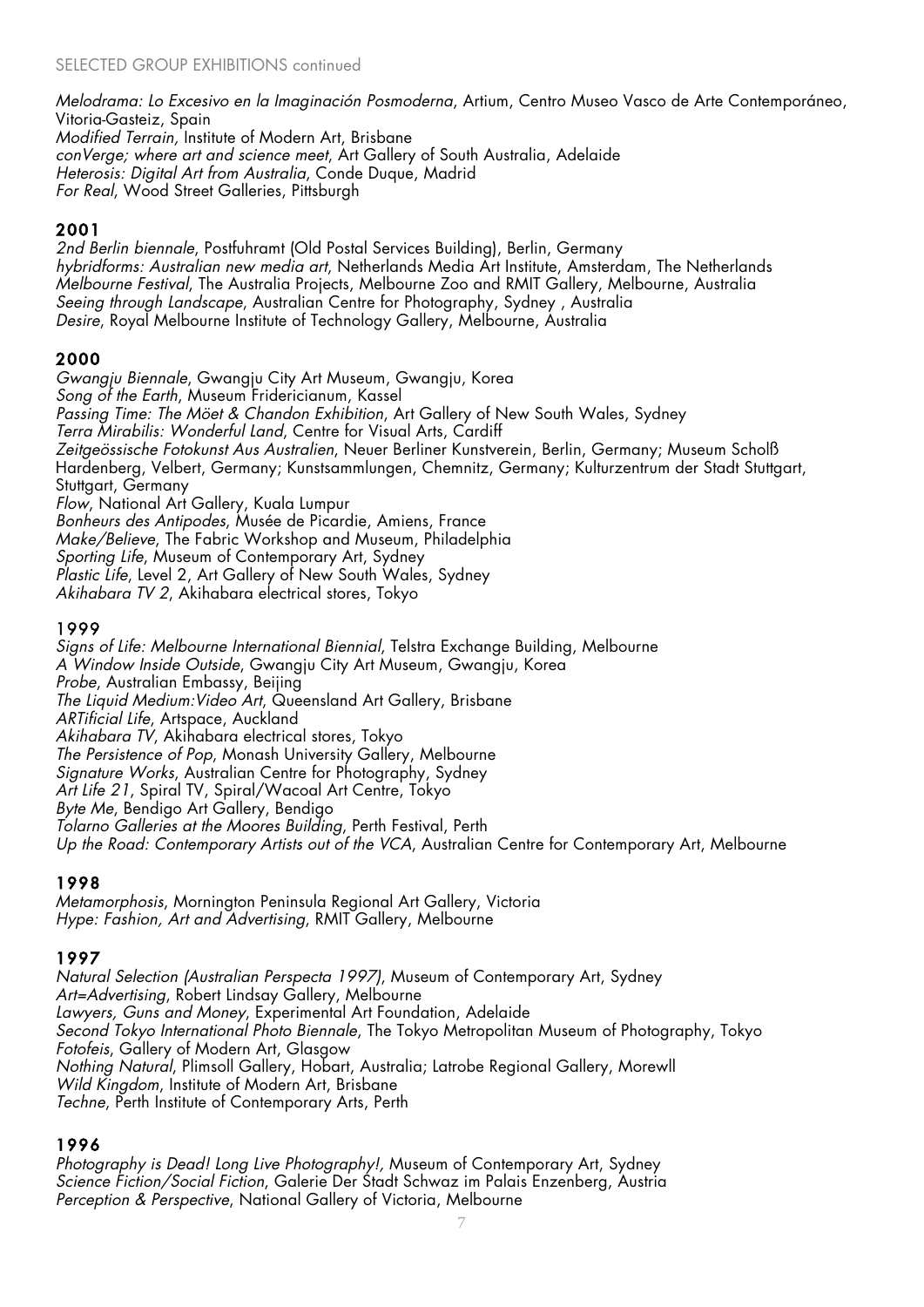### SELECTED GROUP EXHIBITIONS continued

#### *Nothing Natural*, The Basement Project, Melbourne

*Möet & Chandon Touring Exhibition*, National Gallery of Victoria, Melbourne, Australia; Queensland Art Gallery, Brisbane; Art Gallery of South Australia, Adelaide; Art Gallery of New South Wales, Sydney *Cyber Cultures*, Performance Space, Sydney

*Alternative Realities tour*, Pacific Cultural Centre, Taipei; Tamsui Centre of Arre, Tamsui, Taiwan ; Mountain Art Gallery, Kaohsiung, Taiwan; Karnataka Chitrakala Parishath Gallery, Bangalore, India; Government Museum & Art Gallery, Chandigarh, India

## 1995

*Alternative Realities*, Ian Potter Gallery, University of Melbourne, Melbourne; touring to University of Science and Technology, Hong Kong; Zhu Qizhan Gallery, Shanghai; Wang Fun Art Gallery, Beijing; Gallery Artbeam, Seoul *Technothelylogia: Technology for and by Women*, Monash University Gallery, Melbourne, Australia *Since the Accident*, The Basement Gallery, Melbourne *Our Parents' Children*, National Gallery of Victoria, Melbourne *A Gathering of Shades*, Temple Studio, Melbourne *Fleshly Worn*, ASA Gallery, Auckland *Ada's Spawn*, New Media Network, Melbourne *Plastiche (Curator),* The Basement Project, Melbourne *Critical Mass*, Arts Victoria Gallery, Melbourne

## 1993

*City Screens*, Melbourne International Festival, Melbourne, Australia *Deliquescence*, 200 Gertrude Street, Melbourne, Australia

## 1992

*Deliquescence*, Canberra Contemporary Art Space, Canberra; First Draft Gallery, Sydney

### SELECTED AWARDS

#### 2015

Lifetime Acheivement Award, Melbourne Art Foundation

#### 2006

New York Residency, Australia Council

#### 2002

International Cultural Exchange Program, Arts Victoria

#### 2000

New Media Fellowship, Australia Council

1999

Arts Development grant, Arts Victoria

#### 1998

Tokyo Residency, Australia Council

## 1997

Project Grant, Australia Council International Cultural Exchange Program, Arts Victoria

#### 1996

Project Grant, Arts Victoria

## 1991

Christopher James Blyth Memorial Award, Victorian College of the Arts

## 1990

Theodore Urbach Award, Victorian College of the Arts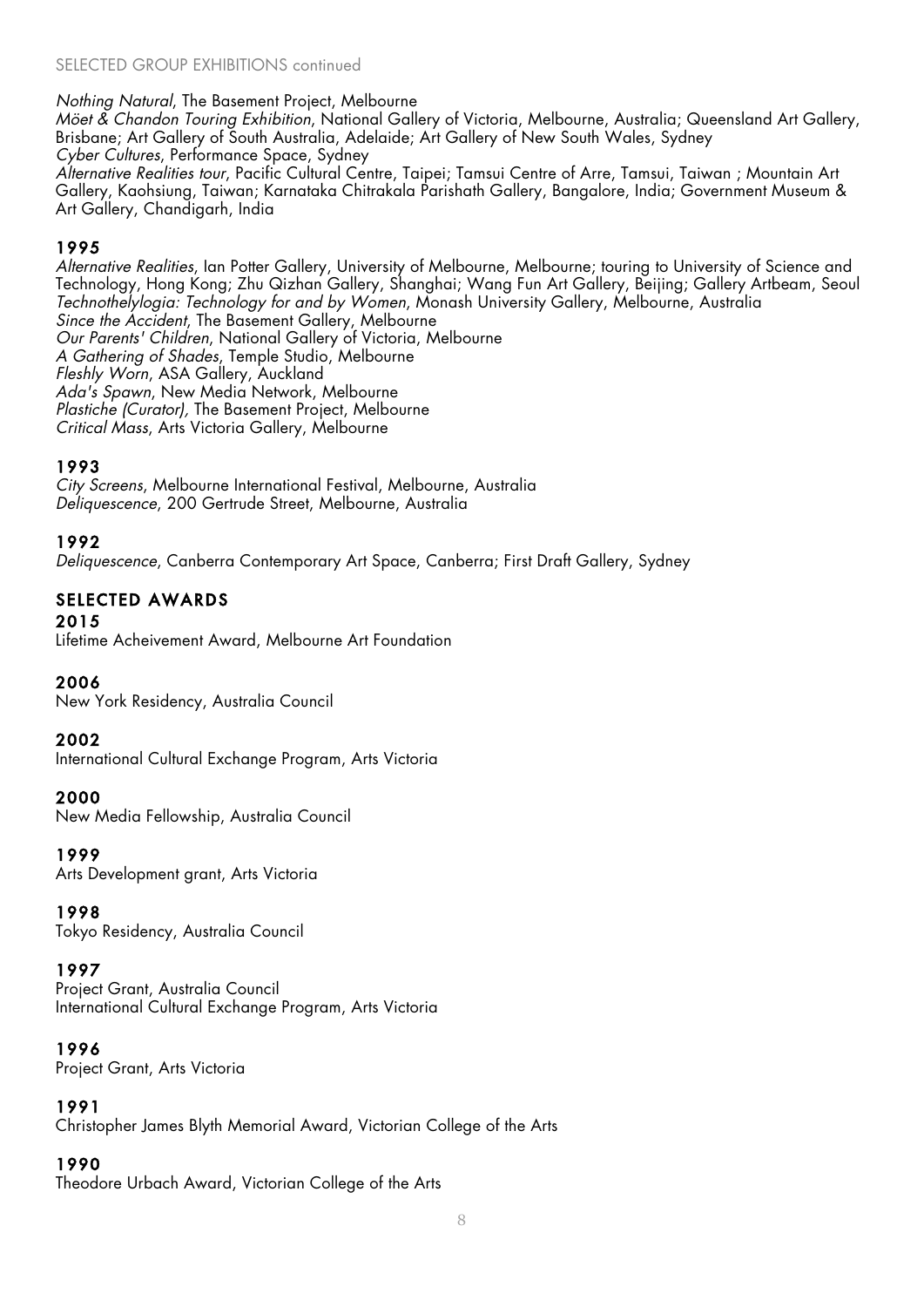Theodore Urbach Award, Victorian College of the Arts

# SELECTED PUBLIC COLLECTIONS

Pheonix Art Museum, Arizona, USA Middelheim Museum, Antwerp, Belgium 21C Museum, Louisville, Kentucky, USA National Gallery of Australia, Canberra, Australia National Gallery of Victoria, Melbourne, Australia Art Gallery of New South Wales, Sydney, Australia Queensland Art Gallery, Brisbane, Australia Art Gallery of South Australia, Adelaide, Australia Monash University, Victoria, Australia Newcatle Region Art Gallery, New South Wales, Australia The University of Melbourne, Victoria, Australia Griffith University, Queensland, Australia Waverley City Gallery, Melbourne, Australia Bendigo Art Gallery, Victoria, Australia Parliament House, Canberra, Australia Artbank, Australia

# SELECTED BIBLIOGRAPHY

## 2017

Perram, Richard *Beyond Belief The sublime in contemporary art,* Bathurst Regional Art Gallery, 2017, pp. 30-33 Silja Leifsdottir, *What Remains*, Fotogalleriet, Oslo, 2017, p. 79 Letze, Otto *GYS! Er den levende?,* Arken Museum for Moderne Kunst, 2017, p.90-91 Bowden, Hannan, D'Aglas, Lindley, D'Angelo, Art-isan, Studio Arts for VCE, Cambridge University Press, 2017, p. 144, 208

Geczy, Adam *The Artificial Body in Fashion and Art*, Bloomsbury Publishing, 2017, p. 70,79,84-87

# 2016

Creed , Barbara *Stray: Human/Animal Ethics in the Anthropocene* , Power Publications , 2016 Walsh, David *On the Origin of Art, Museum of Old & New Art*, 2016, p. 453-461 Fumio, Nanjo *The Universe and Art,* Mori Art Museum, Tokyo, 2016, p. 126 Bullock, Natasha *MCA Collections*, Museum of Contemporary Art, Sydney, p. 292-293 Breusch Hansen, Malene *Researchers Wildest Tools*, Bonnier Publications Int, 2016, p. 93 Macho, Thomas *Das Schwein*, Agora 42, Jul-2016, pp. 43-48 O'Sullivan, Jane *Beyond the Border*, Australian Financial Review, March, 2016, pp. 54-59 Fontcuberta, Joan *The Post-Photographic Condition*, Kerber Photo Art, 2016, pp. 122-127

# 2015

Hyesook, Jeon, *Post Human*, SACK, Seol, Korea, 2015 Jeongbae, Kim, *New Romance*, MMCA, Korea, 2015, pp. 140-155 Dantas, Marcello *Comciencia*, Centro Cultural Banco, Brasil, 2015 Myers, William *BioArt: Altered Realities*, Thames & Hudson, 2015, pp. 52-57

# 2014

Housand-Weaver, Jessica, *Carbon Culture*, Media Solutions USA, Issue 1, Fall 2014, Cover front & back, pp. 51- 56

Millner, Jaqueline *ARTAND Australia, Art & Australia*, Issue 52.1 - 2014, Cover, pp. 4, 128, 136-143

Radford, *Ron Collection Highlights*, National Gallery of Australia, 2014, p. 196

Virginas, Andrea, *Acta Universitatis Sapientiae*, Sapientia Hungarian Uni of Transylvania Scientific Publishing House, Vol 8, 2014, pp. 149-166

Brunnich, Lisbeth Science Illustrated, Denmark, Bonnier Publications, Issue 17, 2014, p. 22

McGhie, Alistair, *Portrait*, National Portrait Gallery, Spring/Summer, 2014, pp. 8, 17

Macgregor, Elizabeth Ann OBE, *Glenn Barkley*, Remain in Light (exhibition catalogue), Museum of Contemporary Art, Sydney, 2014, pp. 50-51

Baigorri Ballar�n, Laura, *Sense and Responsibility: A Bioethical Perspective on Experimental Creation*, Hipatia Press, Vol 2, Number 2, 2014, pp.152,153, 161

Sasse, Julie R. *Blurred Boundaries: A History of Hybrid Beings and the Work of Patricia P*., University of Arizona Press, 2014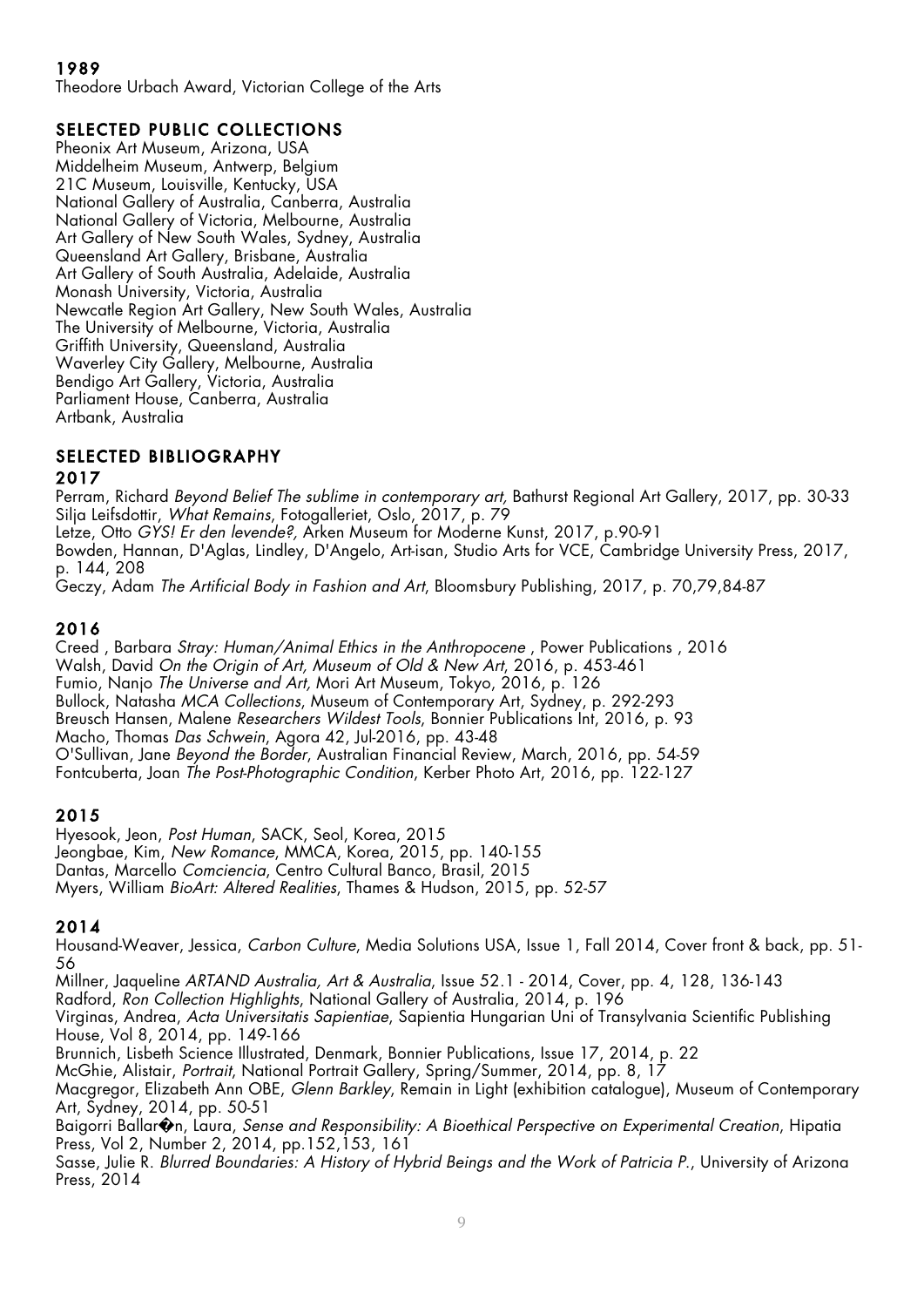Suenaga, Mr. Terukazu, Ms. Yoko, Hayashi, Mr. Motoaki Hori, *The Art of the 20th Century and Beyond*, Bijutsu Shuppan-sha, Tokyo, July 20th, 2013, p. 204

Warnes, Diana *Under My Skin* (Exhibition Catalogue), Rockhampton Art Gallery, 2013, p. 49 Burford, Caitlyn *Manor House Quarterly*, Manor House Quarterly, USA, Issue 07 , 2013, pp. 8, 46-57 Forget, Zoe *Hey (Modern art & pop culture)*, Ankame Editions, #15, 2013, pp. 66-75 Marczyk, Lucy *(INSIDE) interior design review*, Niche Media Pty Ltd, Sept / Oct 2013, p. 20 Yan, Gong Art World 278 *(Safari, the Zoetrope of Monsters),* Shangai Central Publishing, 2013 Robinson, Deborah *The Nature of the Beast* (Exhibition Catalogue), The New Art Gallery Walsall, 2012 Smith, Jason / Michael, Linda *Louise Bourgeois in Australia* (Exhibition Catalogue), Heide Museum of Modern Art, 2013, p. 118-121

## 2012

McDonald, Helen, *Nearly Beloved*: Patricia Piccinini, Piper Press, 2012 Harrington, Zoe, *Sculpture and the Enemies*, Sculp & Enemies.com.au, Jan-March, 2012, p. 14-23 JD Talasek, Rick Welch, Kevin Finneran, *Visual Culture and Evolution*, an Online Symposium, University of Maryland, USA, 2012, p. 188-189 *Bild I Skolan, En Ingang I Samtidskonsten*, Swedish Teachers Union, Jan, 2012, p. 26-27 *Imagining the Future* (*exhibition catalogue*), RMIT Gallery, Melbourne, Jan, 2012, p. 50-51

# 2011

Ellwood, Tony, *Ten Years of Contemporary Art*, The James C Sourris AM Collection, Queensland Art Gallery, 2011, p. 138

Messenger, Jane, *Once Upon A Time (exhibition catalogue*), Art Gallery of South Australia, 2011

## 2010

Millner, Jacqueline, *Conceptual Beauty,* Artspace, Sydney, 2010, pp. 16-22, 106

Robertson, Jean and McDaniel, Craig, *Themes of Contemporary Art: Visual Art after 1980,* Oxford University Press, 2010, pp264-266

Kwang-Suk, Lee, *The Art and Cultural Politics of Cyber Avant-gardes,* Thomson Publications, 2010, pp. 379-385 Engberg, Juliana, *Relativity (exhibition catalogue),* Art Gallery of Western Australia, 2010

Stadeus, Geert, and Snoeck, Patrick, *Patricia Piccinini,* Snoecks 2010, 2010, pp. 210-223

Bodeker, Katja and Hammer, Carmen, *Wunderforschung,* Nicolai, 2010, pp. 52-53

The Revival of Empty Spaces, *Patricia Piccinini,* Monthly Art Magazine, Mar-2010, pp. 72-77

Reilly, Maura, *Curating Transnational Feminisms,* Feminist Studies Magazine, Spring 2010, p.161

Hong, Kyoung-Han, *Art in Post,* Public Art, Feb-2010, pp. 142-143

Hong, Kyoung-Han, *Patricia Piccinini (interview),* Public Art, Mar-2010, p. 177

Chrudzimska-Uhera, Katarzyna, *Niepewna przysztosc Rzezby: Patricia Piccinini,* Lamus, Jul-1909, pp. 62-67

# 2009

Clark, John, *Biennials and the Circulation of Contemporary Asian Art,* Yishu: Journal of Contemporary Chinese Art, 2009, p.38

Mori Art Museum, *Medicine and Art: Imagining a future for Life and Love,* Mori Art Museum, Tokyo, 2009, pp. 228-229

Grehan, Helena, *Performance, Ethics and Spectatorship in a Global Age,* Palgrave

Macmillan, 2009, pp. 8, 140, 142-3, 162-7, 187, 189

Ardenne, Paul, *Art le Present: La creation plasicienne au tournant du XXI siecle,* Editions du Regard, 2009, pp. 156, 184

Allemand, Lauranne, Denaro, Dolores, and team, *Genipulation,* Kunsthaus Centre d'art, 2009, pp. 116-119 Roos, Robert, *Wonderland: Through the Looking Glass,* Kunsthall Kade Amersfoort, Netherlands, 2009, pp. 80-83

Green, Erica, *Colliding Worlds,* Samstag Museum, University of Adelaide, 2009, pp. 1-3

Egan, Fiona, *Born to be Wild: the Motorcycle in Australia,* Penrith Regional Gallery, 2009, pp. 4, 28

Hackett, Edward, *Reflections for Looking Forward,* Sciencemag.com, Dec-2008, pp. 340-345

Korper Kurz nach der Geburt, *Kunst und Unterricht,* Kallmeyer, Jul-1909, p. 49

Warne-Smith, Drew, *Up Next: Patricia Piccinini,* The Weekend Australia Magazine, March 14-15, 2009, p. 7

Martain, Tim, *Otherworldly Designs,* The Mercury Magazine, March 21, 2009, p.2-3

Strickland, Katrina, *Tasmania's Modern Take,* The Weekend Australian Financial Review, April 9-13, 2009, p. 56 Levine, Stacey, *Looking Together: Writers on Art,* University of Washington Press, 2009, p. 36, 45

Neylan, John, *Motherhood Statement,* The Adelaide Review, Feb-2010, pp.30-31

Smallenburg, Sandra, *Beeldende Kunst,* NRC Handelsblad, May 1, 2009, p.8 *The Phantasm of International Biennales,* Monthly Art Magazine, Nov-2009, p. 116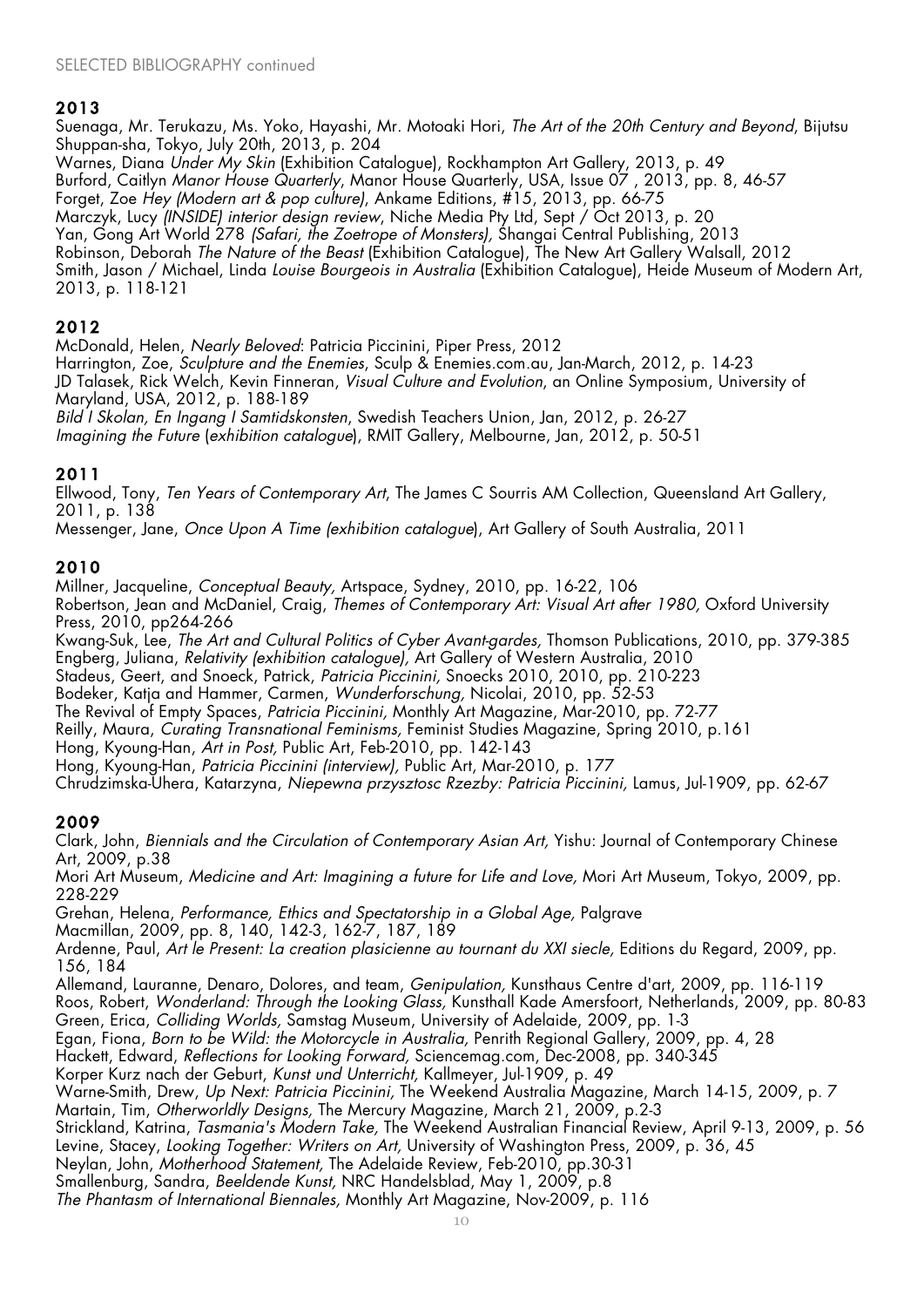### SELECTED BIBLIOGRAPHY continued

## 2008

Palmer, Maudie, *Encounters with Australian Modern Art,* Macmillan Art Publishing, 2009, pp. 246-247 *Current: Contemporary Art from Australia and New Zealand,* Art and Australia, Dott Publishing, 2009, pp. 256- 259

Haraway, Donna , *When Species Meet,* University of Minnesota Press, 2008, pp. 287-292, 387 Heartney, Eleanor, *Art and Today,* Phaidon Press, 2008, pp. 188-189

Hulsbosch, Marianne, *Cambridge Visual Arts: Stage 4,* Cambridge University Press, 2008, pp. 148-149 Slade, Lisa, *The Thrall of the Skull,* Neo Goth: Black is Back, 2008, pp. 24-26

Koop, Stuart, *Beep Crackle: Contemporary art from the middle of nowhere,* Institute of Modern Art, Sydney, 2008, pp. 126-135

Takamado, Her Highness, the Princess, *Transcripts of Lectures,* Osaka University of Arts, 2008, pp. 111-112

Kudo, Kiki, *Post No Future,* Kawade Shobo Shinsha Publishers, Japan, 2008, pp. 127-129

Braun, Bart, *Nieuwe Dieren,* Uitgeverji Veen Magazines, 2008, pp. 120-122

Zeitz, Lisa, *Moped als Madonna: Das geheime Leben der Vespa,* Kunstmarkt, February 23, 2008, p. 44 Foster Gage, Mark, *Etiologies of Beauty: Architecture and the New Physics of Appearances,* Perspecta 40: Monster, 2008, p. 93

Johnson, Ken, *Some Shows for Escape, Some for Introspection,* The New York Times, July 4, 2008, p. 30 Beare, Michael & Welfare, Phillippa, *Just Imagine,* Wollongong City Gallery, 2008, pp. 12-13 Cruz, Marcos, *Designer Surgeons,* Architectural Design, Oct-2008, p. 48

Saehrendt, Christian & Kittl, Steen, *Sprachfuhrer Deutsch - Kunst, Kunst - Deutsch,* Dumont Buchverlag, Koln, 2008, pp. 149-150

Suzanne Anker and JD Talasek, *Visual Culture and Bioscience,* University of Maryland, USA, 2008, p. 198 Queensland Art Gallery, *Contemporary Australia: Optimism,* Queensland Art Gallery, 2008, pp. 182-185

# 2007

Fernandez Orgaz, Laura, *(Tiernas) Criaturas,* Artium, 2007

Haraway, Donna , *Speculative Fabulations for Technoculture's Generations: Taking Care of Unexpected Country,* (Tiernas) Criatures, 2007

Alderton, Steven, *Patricia Piccinini: Double Love Knot (exhibition catalogue),* Lismore Regional Gallery, 2007 Hickson, Patricia, *Hug or Run?,* Hug: Recent Work By Patricia Piccinini, 2007

Rosenberg, Randy, *Art in Action: Nature, Creativity and Our Collective Future,* The Natural World Museum, 2007 Heartney, Eleanor, *Worldwide Women,* Art in America, June/July 2007, pp. 155-165

Blas, Susana, *Patricia Piccinini: Documentary about the exhibition (Tiernas) Criatures at Artium ,* Metropolis, Spain, Sep-2007

Armstrong, Carol, *Carol Armstrong on Global Feminisms and WACK!,* Artforum International, 3030/00/0707, pp. 360-362

Were, Virginia, *A Matter of Transformation,* ArTnews New Zealand, Summer 2007, p. 60-62

Israel, Glenis, *Essential Art,* Jacaranda, 2007, pp. 202-206

Wallis, Geoffrey, *Eye to i: The Self in Recent Art,* Ballarat Fine Art Gallery, 2007, p.90

Smith, Royce W., *Hug: Recent Work by Patricia Piccinini,* Review, 3131/00/0707, pp. 42-45

Astrapellou, Marilena, *Dear Scooter: Patricia Piccinini's Auto Art,* Intersection, Spring 2007, p. 26

de Rooij, Marie Jeanne, *Down Under: The Hague Sculpture 07 (exhibition catalogue),* Veenman Publishers, 2007, pp. 76-80

Artundo, N, *Science in Person,* El Correo Espanol El Pueblo Vasco, October 4th, 2007, Cover, p. 77

Crespo, Txema G., *Piccinini Bordering the Limits of Nature,* El Pais, October 4th, 2007, p. 37

Lloyd, Tim, *The Canvas Economy,* The Advertiser Review, Sept.1, 2007, p. 1, 6,7

Macgregor, Elizabeth Ann, *MCA Collection: New Acquisitions (exhibition catalogue),* Museum of Contemporary Art, Sydney, 2007, p. 20

Ostbye, Guri Lorentzen, *Barn + Kunst = Danning,* Gorilo Forlag, Oslo, Norway, 2007, pp. 148-149

Toffoletti, Kim, *Cyborgs and Barbie Dolls: Feminism, Popular Culture and the Posthuman Body,* I.B. Tauris and Co. Ltd, 2007, pp. 133-159

Fujinami, Rieko, *Nesting in an Ambiguous World,* Dart International, Fall 2007, p. 36

Coslovich, Gabriella, *NGV Masters private exhibition deal,* Metro News and Reviews, 2007, p. 16

## 2006

Bugden, Emma (ed), *Patricia Piccinini: In Another Life (exhibition catalogue),* City Gallery Wellington, 2006 Brennan, Stella, *Border Patrol,* In Another Life, 2006, pp. 6-9

Winship, Ingrid, *Genetics in a Genome Era,* In Another Life, 2006, pp. 14-15

Weyns, Sara, *Long Live Sculpture,* Middelheim Museum, Antwerp, 2006, p. 13, pp.52-55 Setsuko, Nakamura, *Prism: Contemporary Australian Art,* Bridgestone Museum of Art, Ishibashi Foundation, 2006,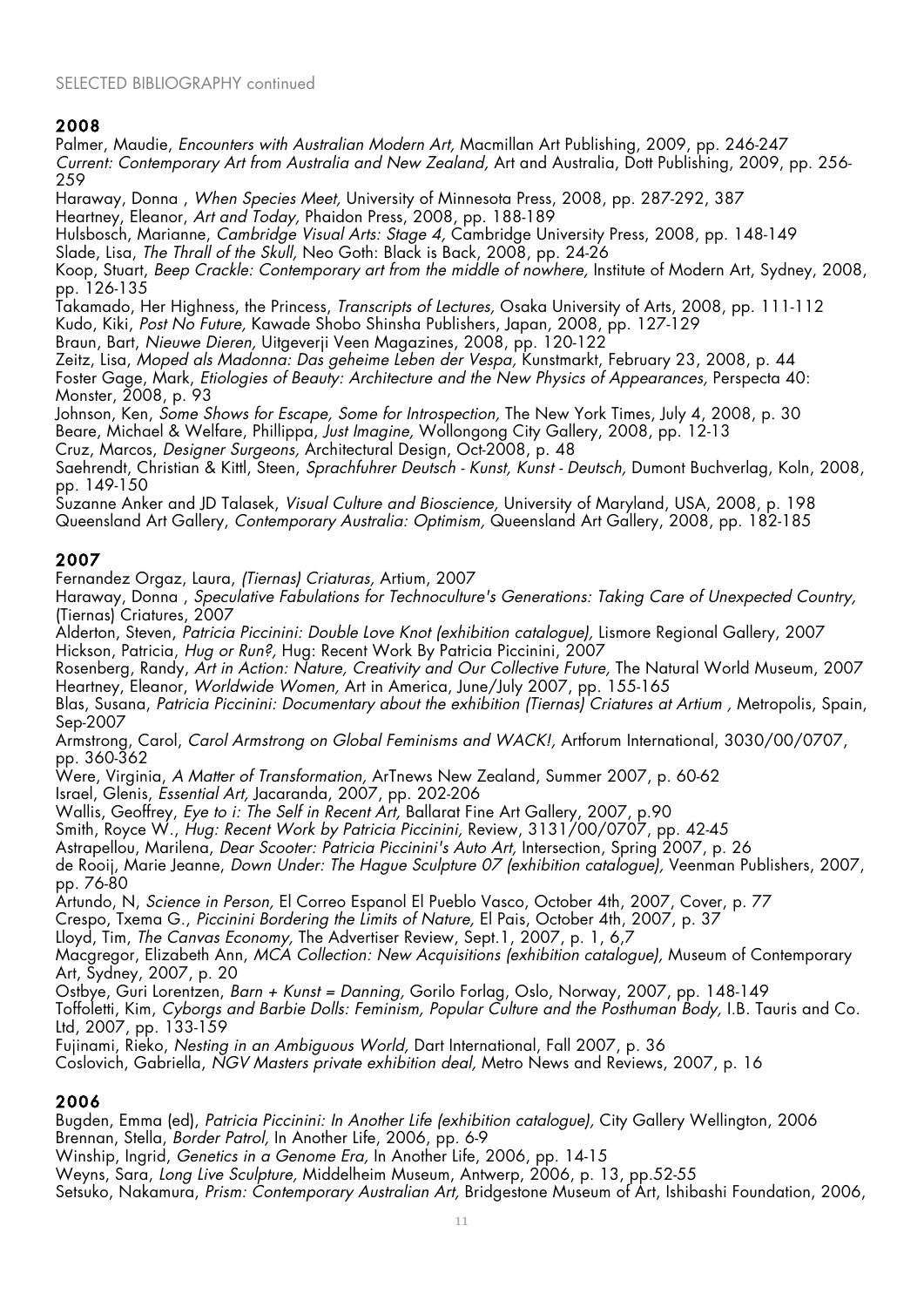#### pp 71-77

Doll, Nancy, *Uneasy Nature,* Weatherspoon Art Museum, 2006, pp. 42-47

Kardasz, Magda and Rees, Simon, *High Tide: New Currents in art from Australia and New Zealand,* Zacheta National Gallery of Art, Warsaw, 2006, pp. 79-80, 216

Larson, Kay, *Beautiful Mutants,* Art News, Jan-2006, pp. 106-109

Boucher, Brian, *Patricia Piccinini at Robert Miller,* Art in America, Jan-2006, p. 128

McRae, Vanessa, *Supercharged: The Car in Contemporary Culture,* Institute of Modern Art, Brisbane

Green, Charles, *2006: Contemporary Commonwealth,* National Gallery of Victoria, Melbourne, Jun-1909, pp.98- 101

Geczy, Adam and Genocchio, Benjamin, *What is Installation? An Anthology of Writings on Australian Installation Art,* Power Publications, Sydney, Jun-1909, pp. 301-305

Crombie, Isobel, *Light Sensitive: Contemporary Australian Photography from the Loti Smorgon Fund,* National Gallery of Victoria, Melbourne, Jun-1909, pp. 14, 110, plate 10

Reena, Jana, *Review of Patricia Piccinini: Nature's Little Helpers at Robert Miller Gallery,* tema celeste contemporary art, no. 113, p. 85

York, Hong Cing-fong Hsiao, *Artist of the Year / Asia Live,* Art Taipei, 2006, 2006, Cover, first 10 pages. Slade, Lisa, *Strange Cargo (exhibition catalogue),* Newcastle Region Art Gallery, 2006, p. 6, 8, 13, 52,53 Davies, Suzanne, *The Idea of the Animal (exhibition catalogue),* RMIT Gallery, 2006

Tucker, Anne, *Endangered Species: Patricia Piccinini and the Human Condition,* Juxtapoz, February, pp. 72-77 Riley, Jan, *Patricia Piccinini,* Sculpture Magazine, Vol 25, No 7, September 2006, p. 75

Smith, Jason, *Epic (exhibition catalogue),* Lismore Regional Gallery, 2006, cover, p.5

Perram, Richard, *Home Goal (exhibition catalogue),* Bathurst Regional Art Gallery, 2006

Lippert-Rasmussen, Kasper & Balling, Gert, *Det Menneskelige Eksperiment,* Museum Tusculanums Forlag, 2006, p. 233

### 2005

Miller, Christopher, *Patricia Piccinini: Nature's Little Helpers,* Robert Miller Gallery, 2005

Kent, Rachel, *Nature is as Nature Does: Patricia Piccinini's Super-Natural Creations,* Nature's Little Helpers, 2005 Havilah, Lisa, *C'town Bling,* Campbelltown Arts Centre, 2005

Mitzevich, Nick, *Newcastle Region Art Gallery: Highlights from the Collection,* Newcastle Region Art Gallery, 2005, p. 63

Delany, Max, *Extra-Aesthetic: 25 Views of the Monash University Collection,* Monash University Museum of Art, Melbourne, 2005, pp. 50-51

Wilson, Beth, *Brand X Art,* Chronogram, Apr-2005

Glueck, Grace, *The line between species shifts and a show explores and move,* The New York Times, Jul-2005 Genocchio, Benjamin, *Images of Reality, In Three Dimensions,* The New York Times, May-2005

Glover, Michael, *Masters of the dark arts,* The Times, Sep-2005

Smee, Sebastian, *Nature's Little Helpers make tasty omelette,* The Australian

Tofts, Darren, *Interzone: Media Arts in Australia,* Craftsman House, 2005, pp. 98-101

Welschen, Fred, *Living Apart Together (exhibition catalogue),* Odapark Venray, 2005

Nowotny, Helga, *Unersattliche Neugier: Innovation in einer fragilen Zukunft,* Die Deutsche Bibbliothek, 2005, Cover

Savie, Chris, *Untitled article,* Adbusters, 2005

## 2004

Rees, Simon, *Adelaide Biennial of Australian Art exhibition catalogue,* AGSA, 2004

*Patricia Piccinini: We are Family,* BT, Vol. 56, no. 845, pp 15-17

Bec, Luis, *The Demonstrous, Monsters, Ghosts and Aliens: The politics of representation in the digital era,* F. Javier Pascual, Madrid, 2004, p 60

Bourke, Gregory, *Bloom: Mutation,Toxicity and the Sublime (exhibition catalogue),* Govett Brewster Art Gallery, 2004

Crisp, Lyndall, *Freaks of Nature,* Financial Review Weekend, 29-30 May 2004, p. 35

Israel, Glenis, *Senior Artwise 2: Visual Arts 11-12,* Jacaranda, 2004, pp. 193-201

Eisenmann-Klein, Marita, *Reconstruction and updating in plastic surgery in 'UmBauhaus: Updating Modernism',* Jovis Verlag, Berlin, 2004, p. 56

Glass, Alexie & Tutton, Sarah, *I thought I knew but I was wrong: New video art from Australia (exhibition catalogue),* Asialink / ACMI, Melbourne, 2004

Gibson, Ross, *Written with Darkness (exhibition catalogue),* University of Technology, Sydney, 2004 Lovelace, Carey, *Flesh & Feminism,* Ms., Spring 2004, pp. 65-69

Palmer, Daniel, *Medium Without a Memory: Australian Video Art in 'I thought I knew but I was wrong',*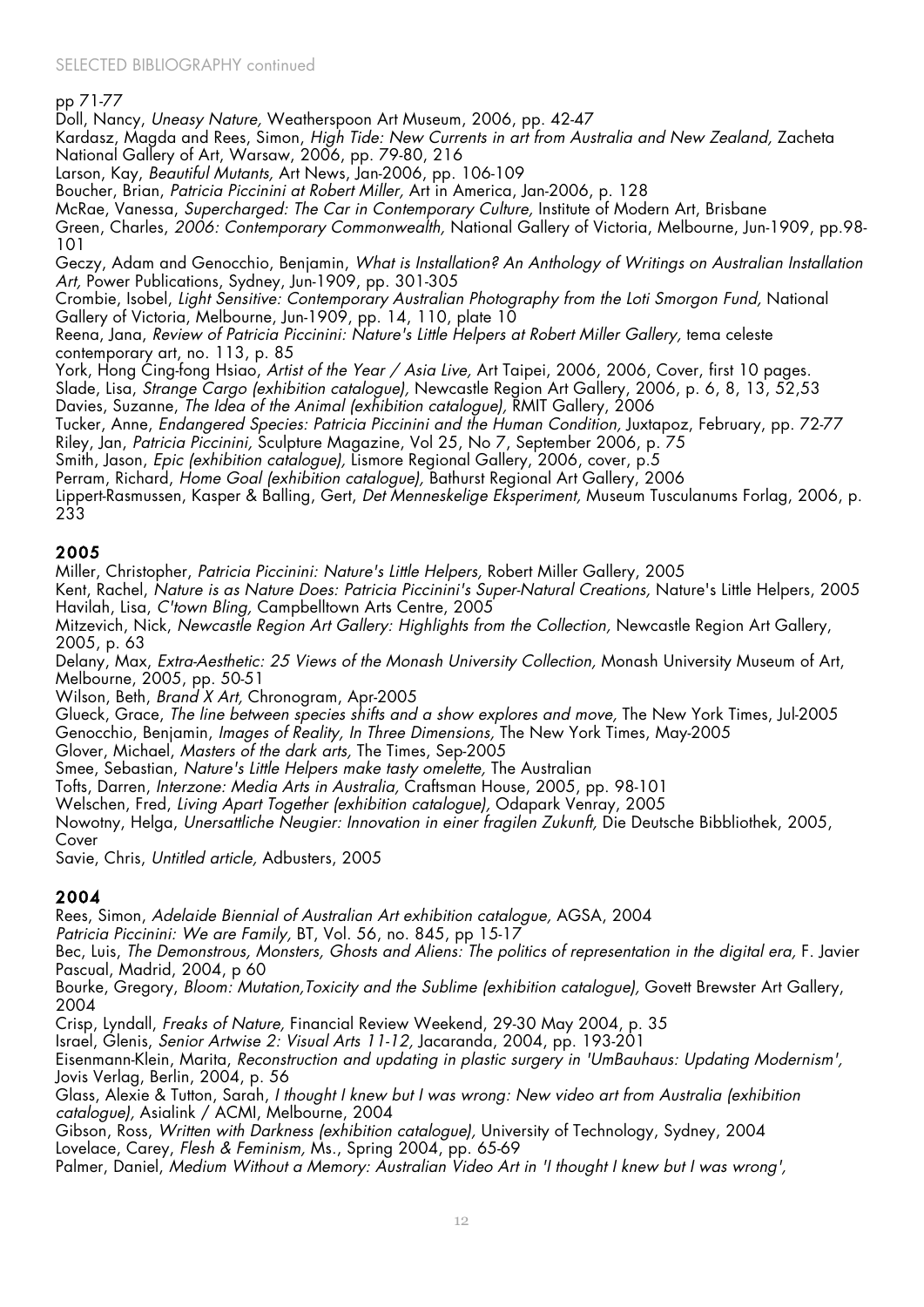Asialink/ACMI, Melbourne, 2004

Piccinini, Patricia, *We are Family Lecture,* Hara Museum Review, No 64, Spring 2004, pp. 6-7

Plant, Simon, *Art Breaking,* Herald Sun Weekend, 07-May-2004, pp.6-7

Rhodes, Kate, *Patricia Piccinini's Desert Rider (Mountain),* Art Bulletin of Victoria, Australia, No 44, 2004, pp. 90- 91

Villaca, Nizia, *The Multiplication of Bodies in Artistic Communication in 'Metacorpos' (exhibition catalogue),* Paco das Artes,Brasil, 2004, pp 56-7, 64-5, 100, 142

Anderson, Karen, *Monstrorum Historia: Biotech and Teriomorphism,* Cluster, No. 4, 2004, pp. 144-151

Vielhaber, Christiane, *Junge Kunst ruckt nach vorn,* Das Kunst Magazin, Vol. 11, 2004, p. 209

## 2003

Wertheim, Margaret & Christine, *Teratology in 'Patricia Piccinini: We Are Family' (Linda Michael, Ed),* Australia Council, 2003

Smith, Jason, *Patricia Piccinini: Sandman (exhibition catalogue),* National Gallery of Victoria, Melbourne, 2003 Antony, Rachael, *We Are Family: Art by Patricia Piccinini,* The Big Issue, no. 179, 9-24 June 2003, p. 11

Block, Andrew, *Arts: Bizarre Beasts,* Qantas, no. 115, January 2003, p. 61

Boyd, Chris, Visions of a Strange New World, The Weekend Australian Financial Review

Clifford, Andrew, *Attack of the Clones,* The Sunday Star Times, New Zealand, December 28 2003, p. 22

Crawford, Ashley, *Patricia Piccinini in 'see here now, Vizard Foundation Art Collection of the 1990s' (exhibition catalogue),* The Ian Potter Museum of Art, Melbourne, 2003, pp. 108-109

Eccles, Jeremy, *For the Love of Her Art,* The Canberra Times, 23-May-2003, pp. 6-7

Fortescue, Elisabeth, *Meeting a boy who isn't there,* The Daily Telegraph, 16-Aug-2003, p. 34

Foster, Alasdair, *Interview: Patricia Piccinini,* Photofile, no. 68, April 2003, pp. 18-23

Glass, Alexie, *Patricia Piccinini,* res, March-April 2003, p. 43

Kinsman, Chloe, *Patricia Piccinini (interview),* tema celeste contemporary art, no. 98, pp. 58-61

*Patricia Piccinini in 'Havana Biennale 2003' (exhibition catalogue) ,* Centre for Contemporary Art, Havana, 2003, pp. 180, 340-341

Lynn, Victoria, *Patricia Piccinini in 'Face Up: Contemporary Art from Australia' (exhibition catalogue),* Kantz, Berlin, Germany, 2003

McDonald Crowley, Amanda, *Creative Encounters: The Art/Science of Collaboration,* Sarai Reader, Jan-2003, pp. 227-235

Michael, Linda, *Patricia Piccinini: Still life with Stem Cells in 'Monash University Collection: Three Decades of Collecting',* Monash University Museum of Art, Melbourne, 2003, p. 113

Michael, Linda, *Love Me Love My Lump: Patricia Piccinini Photographs (exhibition catalogue),* Monash University Museum of Art, Melbourne, 2003

Smith, Bernard, *Patricia Piccinini in 'Two Centuries of Australian Art',* Thames and Hudson, Victoria, 2003, p.162 Carroll, Alison, *Sun Gazing: The Australia-Japan Art Exhibitions Touring program 2002-2004,* The Asialink Centre, The University of Melbourne, 2004

McAuliffe, Chris, and Harvey, Sue, *see here now: Visard Foundation Art Collection of the 1990s,* Thames and Hudson, Victoria, 2003, pp. 108-109

Strickland, Katrina, *Mother Love,* The Weekend Australian, 2-4 May 2003, pp. 14-17

Woodcock, Ben, *Freak Show,* State of the Arts, pp. 89-90

Fitzgerald, Michael, *Driving out Demons,* Time (Pacific), 29-Jun-2003, pp. 62-64.

Genocchio, Benjamin, *Genetically Modified Sculpture,* The Australian, 11-12 January 2003, Review p. 21

Genocchio, Benjamin, *Piccinini and friends carve out a name in Venice,* The Australian, 14-15 June 2003, p. 3 Gill, Raymond, *Family Values,* The Age, 12-Jun-2003, A3 p. 12

Hill, Peter, *The Artist & Her Offspring,* The Sydney Morning Herald, 25-26 January 2003, Spectrum pp. 6-7 Hutak, Michael, *The Far-out Pavilion,* The Bulletin, 23-Jun-2003, p. 75

Ingram, Terry, *Happy as a pig in Venice: Piccinini parties to celebrate success,* The Australian Financial Review, 25-Jun-2003, p. 43

Lethbridge, Brett, *Beauty Beyond Bizarre,* The Courier-Mail, 13-Jun-2003, p. 30

Naylor, Stephen, *Feeling the heat at the 50th Venice Biennale,* Art Monthly Australia, no. 161, July 2003, pp. 34- 39

Nelson, Robert, *'Clever Technology, Serious Questions',* The Age, 03-Jan-2003, Arts p. 17

Rees, Simon, *Patricia Piccinini at ACCA,* Flash Art, May-June 2003, p. 84

Turner, Jonathan, *Alien Nation,* ARTnews, vol. 102, no. 8, September 2003, p. 107

Lindinger, Verlag and Schmid, *Uncompromising Mindset,* Kunst Jahr 2003, 2003, p. 26, 28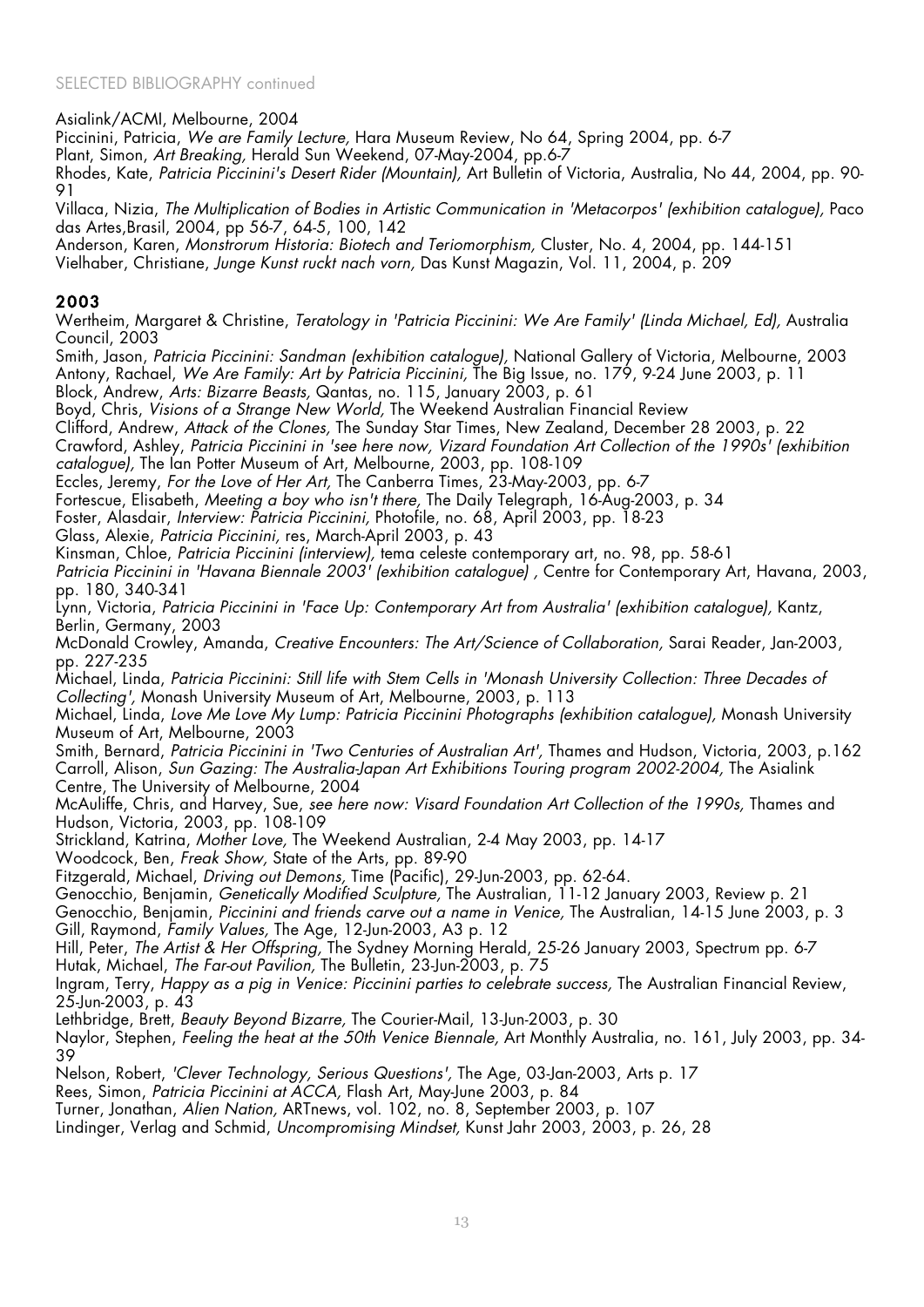Kent, Rachel (ed), *Call of the Wild: Patricia Piccinini (exhibition catalogue),* Museum of Contemporary Art, Sydney, 2002

Engberg, Juliana, *Patricia Piccinini in '(The world may be) fantastic' Ewen McDonald (ed.) (exhibition catalogue),* Biennale of Sydney, 2002

Rowell, Amanda, *Autoerotic (exhibition catalogue),* Roslyn Oxley9 Gallery, Sydney, 2002

Engberg, Juliana, *Retrospectology: The World According to Patricia Piccinini (exhibition catalogue),* ACCA, Melbourne, 2002

Smith, Jason, *Sandman: Patricia Piccinini (exhibition catalogue),* National Gallery of Victoria, Melbourne, 2002 Barragan, Paco, *Patricia Piccinini in 'El Arte Que Viene (The Art to Come)',* Subastas Siglo, Madrid, 2002, p. 236 Faulkner, Jane, *Patricia in Wonderland,* The Age, 26-Nov-2002, p. 13

Foster, Alasdair, *Patricia Piccinini in 'Blink: 100 photographers 010 curators 010 writers',* London: Phaidon Press, 2002, pp. 300-304

Greenstein, M. A., *Arte o Baño del sol,* Lapiz, no. 179/180, 2002, p. 136

McLean, Sandra, *When Push Becomes Shove,* The Courier Mail, 26-Jul-2002, p. 2

Michael, Linda, *Love Me Love My Lump,* The Diplomat, December 2002 - January 2003, pp. 45-46

Millner, Jacqueline, *Love in the Time of Intelligent Machines,* Artlink, Vol 21 no 4, 2002, p. 42-47

Palmer, Daniel, *Patricia Piccinini,* Frieze: Contemporary Art and Culture, Issue 65, 2002, p. 93-94

Papastergiadis, Nikos, *One Night Love,* Object, no. 39, pp. 50-52

Piccinini, Patricia, *Life in the Media Landscape in 'Prefiguring Cyberculture: An Intellectual History',* Power Publications, University of Sydney, 2002, p. 202-203

Bennet, Oliver, *The quality of Mersey: Liverpool Biennale/International 2002,* The Observer, UK, 14-Sep-

## 2000

Green, Charles, *Patricia Piccinini,* Artforum, Apr-2002, p. 194

Hill, Peter, *Weird Science,* The Sydney Morning Herald, 30 August-5 September 2002, Metro p. 26

Hynes, Victoria, *Driven,* The Sydney Morning Herald, 24-30 May 2002

McLean, Sandra, *When Push Becomes Shove,* The Courier Mail, 26-Jul-2002, p. 2

Millner, Jacqueline, *Storytelling,* Eyeline, no. 49, Spring 2002, pp. 30-32

Toffoletti, Kim, *Patricia Piccinini; Lumps and Stem Cells,* Eyeline, no. 50, Summer 2002/2003, p. 47

## 2001

Michael, Linda, *One Night Love (exhibition catalogue),* Tolarno Galleries, Melbourne

Hennessey, Peter, *Patricia Piccinini: Installations in 'What is Installation? An Anthology of Writings on Australian Installation Art',* Power Publications, Sydney, 2001, p. 301

Hutak, Michael, *Perfect Planet, Professionally Reproduced,* Australian Art Collector, Issue 18, October 2001, p. 65

McDonald, Helen, *Erotic Ambiguities: The Female Nude in Art,* Routledge, London, 2001, pp. 200-204 Crawford, Ashley, *Contemporary Australian Art, An Odd Creature from Down Under,* Art and Australia ARCO insert, Vol 37, no. 2, 2001, p. 2

Lancashire, Rebecca, *Piccinini's Monsters,* The Age, 25-May-2001, Extra p. 3

McCulloch-Uehlin, Susan, *Virtual Visions,* The Australian, 26-Oct-2001, Arts p. 9

Travis, Lara, *Vivid Vehicles of Delight for Lovers of One Night,* The Age, 26-Oct-2001, p. 22

Webb, Caroline, *Young Collectables,* The Age, 25-May-2001, Today p. 1

# 2000

Engberg, Juliana, *Essay in 'Atmosphere/Autosphere/Biosphere: Works by Patricia Piccinini',* Drome, Melbourne, 2000

Colless, Edward, *Essay in 'Atmosphere/Autosphere/Biosphere: Works by Patricia Piccinini',* Drome, Melbourne, 2000

Yamagata, Hiroo, *Essay in 'Atmosphere/Autosphere/Biosphere: Works by Patricia Piccinini',* Drome, Melbourne, 2000

Leggett, Mike, *Patricia Piccinini,* Photofile, no. 60, August 2000, p. 8-11

Miki, Akiko, *Very New Art 2000: 100 Artists,* BT Art Magazine, vol. 52, no. 782, January 2000, p. 188-189 Millner, Jacqueline, *Afterword: Perspective on Perspecta in Martin Thomas (ed.) 'uncertain ground',* Art Gallery of New South Wales, Sydney, 2000, p. 170

Pennings, Mark, *Enchantment, Technoscience and Desire,* Art and Australia, vol. 37, no. 4, 2000, pp. 556-565 Murphy, Bernice, *Patricia Piccinini in Zeitgeössische Fotokunst Aus Australien,* Braus im Wachter Verlag, Heidleberg, Germany, 2000, pp. 26-31

*Australia's 50 Most Collectable Artists,* Australian Art Collector, Issue 11, January 2000, p. 84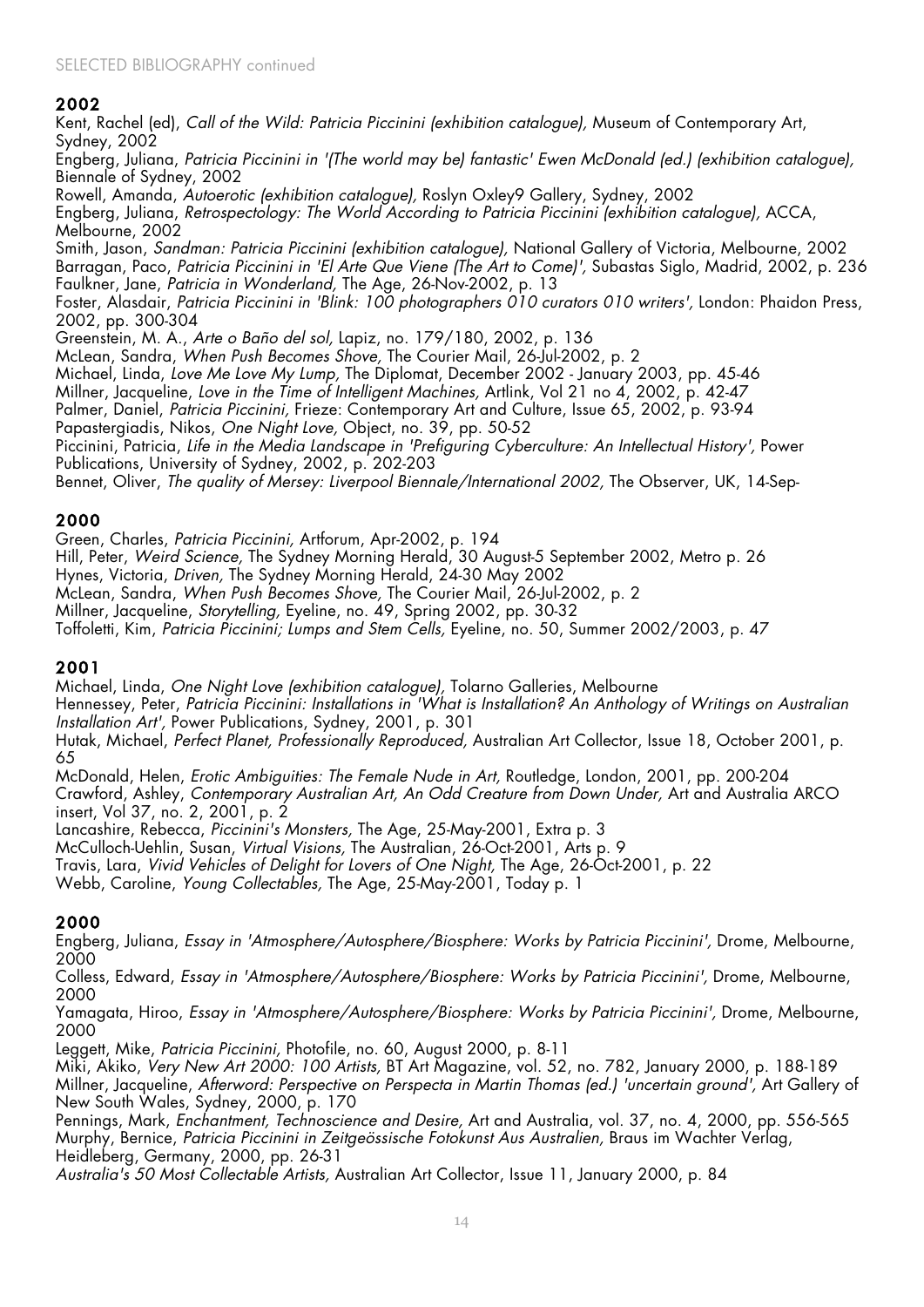Genocchio, Benjamin, *Reality Check via Plastic Bimbo,* The Weekend Australian, 04-Aug-2000, Review p. 18 Hoffman, Frank, *Report from Kwangju: Monoculture and its Discontents,* Art in America, Oct-2000, p. 74 Hong-Hee, Kim, *Kwangju Biennial,* Flash Art, Summer 2000, p. 100 James, Bruce, *I'll have what she's having,* The Sydney Morning Herald, 01-Feb-2000, Arts p. 12 Scarff, Julian, *Probe,* Art Asia Pacific, Issue 27, 2000, pp. 28-30

# 1999

Engberg, Juliana, *Essay in 'Signs of Life: Melbourne International Biennial' (exhibition catalogue),* City of Melbourne, 1999

Hatanaka, Minoru, *Plasticology,* InterCommunication, no. 29, Summer 1999, p. 189 Stanhope, Zara, *The Persistence of Pop (exhibition catalogue),* Monash University Gallery, Melbourne, 1999 Sun-Hee, Kim, *A Window Inside Outside (exhibition catalogue),* Gwangju City Art Museum, Korea, 1999 Williamson, Clare, *Digitalis Australis,* History of Photography, no. 2, vol. 23, Summer 1999, pp. 107-113 Clabburn, Anna, *Baby Trucks Dump on Mass Consumption,* The Age, 16-Mar-1999, Arts p. 17 Colless, Edward, *Patricia Piccinini,* Art + Text, no. 66, October 1999, p. 79-80 1999

Frost, Andrew, *Australia' s 50 Most Collectable Artists,* Australian Art Collector, no. 7, 1999, p. 50 Sinclair, Jenny, *Oh Baby, It's a Truck! ,* The Age, 15-Mar-1999, IT p. 2 Taylor, Kerry, *Artist's Infatuation with a Baby Beast,* The Age, 14-Mar-1999, News p. 7

## 1998

Hennessey, Peter, *Essay in 'Sacred and Profane' (exhibition catalogue),* 1998 Adelaide Festival Visual Arts Program, 1998

Sansom, Gareth, *The Long and Winding Road in 'Up the Road: Contemporary Artists out of the Victorian College of the Arts',* ACCA, Melbourne, 1998

Geczy, Adam, *Australian Perspecta,* Eyeline, no. 35, Summer, 1998, p. 40

Riley, Vikki, *Machine Translations & Other Digital Heresies,* Photofile, no. 53, April 1998, pp. 58-61

## 1997

Pennings, Mark, *Art = Advertising (exhibition catalogue),* Robert Lindsay Gallery, Melbourne, 1997 Hennessey, Peter, *Plastic Realist in Blair French (ed.) 'Photo Files: An Australian Photography Reader',* Power Institute and ACP, Sydney, 1999, pp. 247-254

Burne, Philippa, *Up the Garden Path,* HQ Magazine, no. 54, Sept 1997, p. 23

Johnson, Anna, *Young at Art,* Good Weekend, April 26, 1997, p. 36

Uemura, Hisashi, *LUMP,* Gap Magazine, October, 1997, pp. 105-107

Maloney, Evan, *Consuming Art,* Art Monthly, no. 99, May 1997, p. 17

Rooney, Robert, *Arts on Friday: Art=Advertising,* The Australian, 13-Mar-1997, p. 12

## 1996

Hennessey, Peter and Gregory, Chris, *Patricia Piccinini: Your Time Starts Now... (exhibition brochure),* Contemporary Art Centre of South Australia, 1996 Schubert, Robert, *Patricia Piccinini: Fetal Futures,* Art + Text, no. 54, May 1996, pp. 33-35 Clabburn, Anna, *There's Something in Nothing Natural,* Mesh, no. 8/9, Autumn 1996, pp. 27-28 Cooper, Jackie, *Natural Born Artist,* The Australian, 30-Nov-1996, p.36 Hill, Peter, *Cameras, Lies and Photographic Exhibits,* The Bulletin, 16-Sep-1996, p. 100 Honeysett, Stuart, *Computer Art a Child of Invention,* The Australian, 13-May-1996, p. 7 McFarlane, Robert, *Looking to the Future,* The Sydney Morning Herald, 27-Aug-1996, p. 11 Owen, Kristin and Simon Plant, *Bubbly Prospects,* Herald Sun, 08-Feb-1996, p. 33 Pennings, Mark, *Patricia Piccinini: Your Time Starts Now...,* Eyeline, Summer 1996, p. 34 Rooney, Robert, *Melbourne Art,* The Australian, 23-May-1996, p. 18 Rooney, Robert, *Möet & Chandon Touring Exhibition,* The Australian, 22-Feb-1996, p. 13 Stanhope, Zara, *Mapping the Code: Artists Conceiving Data-bodies,* Mesh, no. 8/9, Autumn 1996, pp. 16-17

## 1995

Kent, Rachel, *Alternative Realities: Australian Artists Working with Technology (exhibition catalogue),* Ian Potter Gallery, University of Melbourne, 1995 Latham, Mary Ann, *Inside Out: An Interview with Patricia Piccinini,* Aedon, Nov-1995 Stanhope, Zara, *Technothelylogia: Technology of and by Women (exhibition catalogue),* Monash University Gallery, Melbourne, 1995

Cookes, Thomas, *Multimedia Spawns Art,* The Age, 11- Jul-1995, p. 21